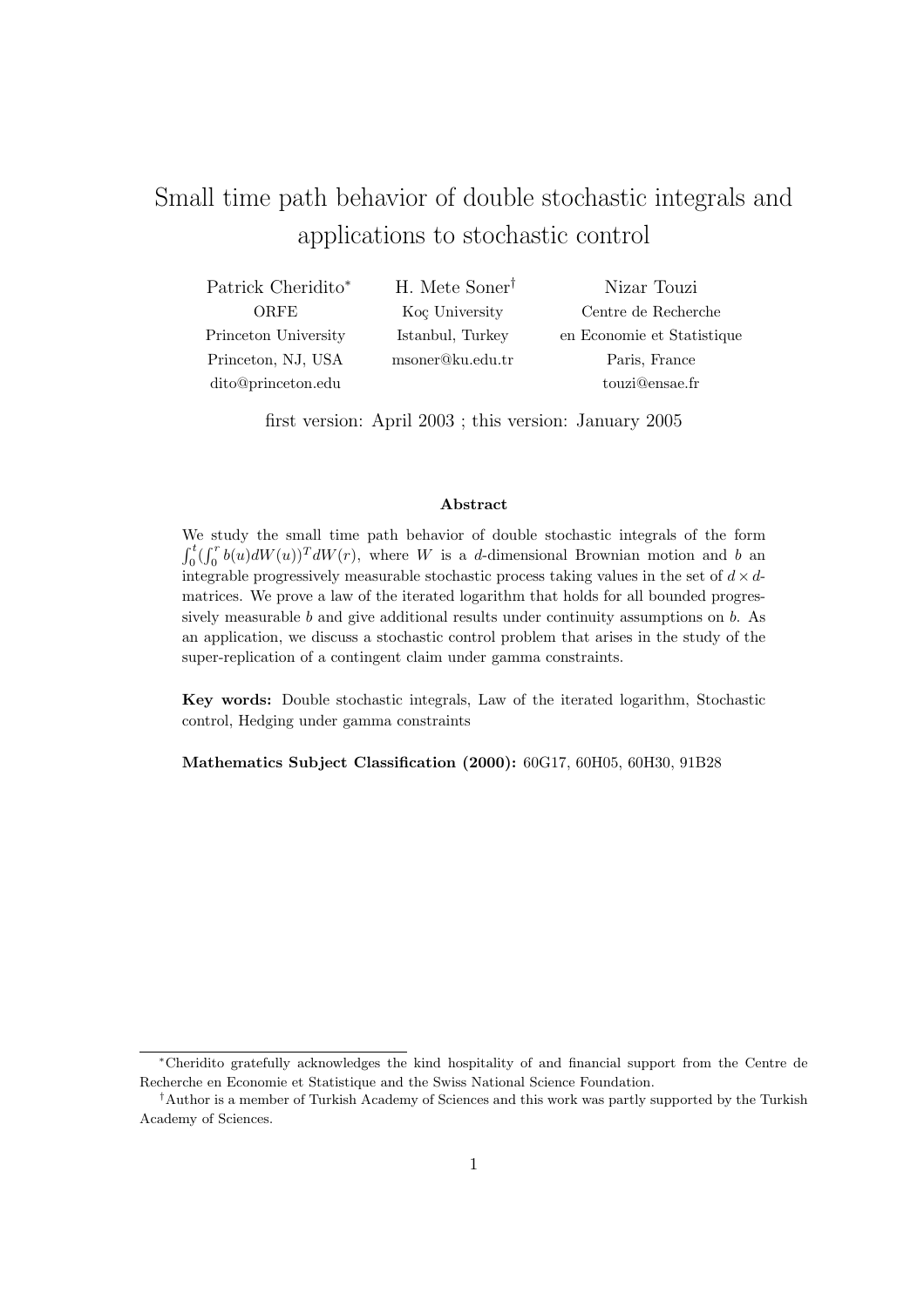## 1 Introduction

In this paper we study the small time path behavior of double stochastic integrals of the form  $V^b(t) = \int_0^t$ ະລ⊍<br>7 ∩″  $\int_0^r b(u) dW(u)$   $\int_0^T dW(r)$ , where W is a d-dimensional Brownian motion and b an integrable progressively measurable stochastic process taking values in the set of  $d \times d$ matrices. We first prove a law of the iterated logarithm under general assumptions. Then, we prove additional results under continuity assumptions on b. The results for  $V^b$  can easily be generalized to double stochastic integrals of the form  $\int_0^t$  $\frac{1}{r}$ we prove additional results under continuity assumptions on  $b$ . The results for  $V$  can easily<br>be generalized to double stochastic integrals of the form  $\int_0^t (\int_0^r b(u) dM(u))^T dM(r)$ , for<br>d-dimensional martingales  $M(t) = \int_0$ valued processes m.

Results on the small time path behavior of stochastic integrals can be applied to characterize the set of all starting points from which a given controlled continuous-time stochastic process can be driven into a target set at a pre-specified future time. It is shown in [7] and [8] that under suitable conditions, the set of initial data from which a controlled state process can be steered into a target set, satisfies a dynamic programming principle (DPP), from which a dynamic programming equation (DPE) can be derived. Since in [7] and [8] the control process is constrained to take values in a subset of  $\mathbb{R}^d$ , the essential step in the derivation of the DPE from the DPP is an analysis of the small time behavior of single stochastic integrals. In [6], the problem of super-replicating a contingent claim under gamma constraints is studied. This problem naturally leads to an analysis of the small time behavior of double stochastic integrals. The results in [6] are obtained under the assumptions that the contingent claim depends on only one underlying asset and that the gamma constraint is an upper bound. In this paper, we provide a more extensive study of the small time path behavior of double stochastic integrals than in [6] and discuss the super-replication problem under upper and lower gamma constraints.

In Section 2, we establish the notation and discuss basic examples of double stochastic integrals. The main results of the paper are stated and proved in Section 3, and in Section 4 it is shown how they can be used to find the super-replication price of a contingent claim in the presence of gamma constraints that are more general than in [6]. We keep the presentation in Section 4 simple by making strong assumptions. For a general treatment of the super-replication problem under gamma constraints in a multi-dimensional framework, we refer the reader to the accompanying paper [2].

# 2 Problem formulation and notation

Let  $(\Omega, \mathcal{F}, P)$  be a complete probability space endowed with a filtration  $\mathbb{F} := {\mathcal{F}(t), t \geq 0}$ that satisfies the usual conditions. We are interested in the small time behavior of double stochastic integrals of the form

$$
V^{b}(t) := \int_{0}^{t} \left( \int_{0}^{r} b(u)dW(u) \right)^{T} dW(r), t \ge 0,
$$
\n(2.1)

where  $\{W(t), t \geq 0\}$  is a d-dimensional Brownian motion on the filtered probability space  $(\Omega, \mathcal{F}, \mathbb{F}, P)$ ,  $\{b(t), t \geq 0\}$  is an integrable F-progressively measurable stochastic process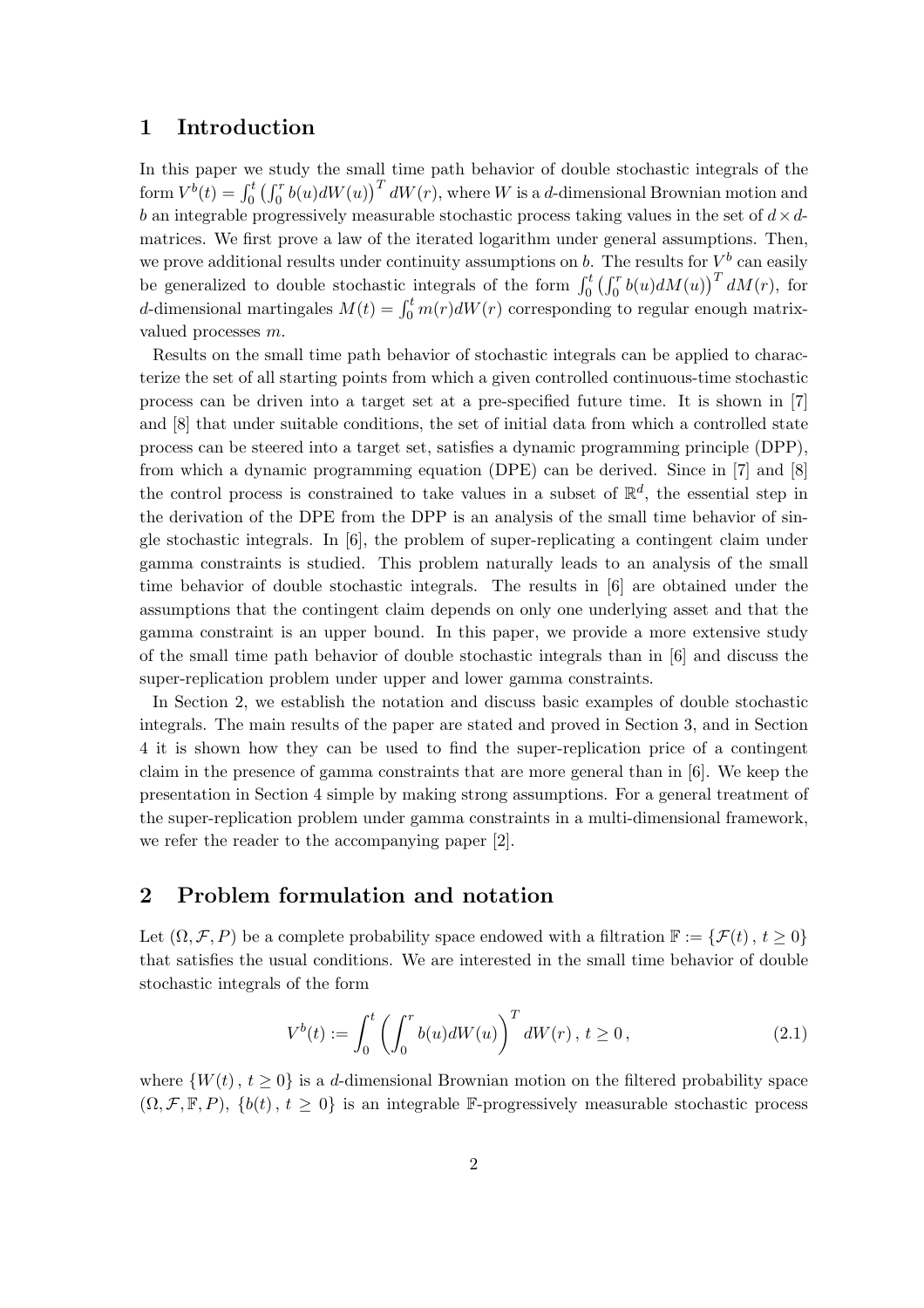with values in  $\mathcal{M}^d$ , the set of  $d \times d$  matrices with real components, and  $T$  denotes the transposition of matrices.

In the easy case where  $\{W(t), t \ge 0\}$  is a one-dimensional Brownian motion and  $b(t) = \beta$ ,  $t \geq 0$ , for some  $\beta \in \mathbb{R}$ , we have

$$
V^{b}(t) = \frac{\beta}{2} (W^{2}(t) - t) , t \ge 0.
$$

It follows from the law of the iterated logarithm for Brownian motion that,

$$
\limsup_{t \searrow 0} \frac{2V^{\beta}(t)}{h(t)} = \beta \quad \text{for every} \quad \beta \ge 0,
$$
\n(2.2)

where

$$
h(t):=2t\log\log\frac{1}{t}\,,\,t>0\,,
$$

and the equality in (2.2) is, as all other equalities and inequalities between random variables in this paper, understood in the almost sure sense. On the other hand, it can be deduced from the fact that almost all paths of a one-dimensional Brownian motion cross zero on all time intervals  $(0, \varepsilon], \varepsilon > 0$ , that

$$
\limsup_{t \searrow 0} \frac{2V^{\beta}(t)}{t} = -\beta \quad \text{for every} \quad \beta < 0. \tag{2.3}
$$

The purpose of this paper is to derive formulae similar to  $(2.2)$  and  $(2.3)$  when  $W =$  $\{W(t), t \geq 0\}$  is a d-dimensional Brownian motion and  $b = \{b(t), t \geq 0\}$  a progressively measurable matrix-valued stochastic process. Note that if  $b(t) = \beta$ ,  $t \geq 0$ , for some fixed symmetric matrix  $\beta$ , then

$$
2V^{b}(t) = W(t)^{T} \beta W(t) - \text{Tr}[\beta]t, t \ge 0,
$$

where Tr denotes the trace of a matrix. It is already not completely obvious if the formulae (2.2) and (2.3) have analogs in this case and how they look like. In Section 3, we will prove extensions of  $(2.2)$  and  $(2.3)$  for processes of the form  $(2.1)$ .

By  $I_d$  we denote the  $d \times d$  identity matrix. For  $y \in \mathbb{R}^n$ , we set  $|y| := (y_1^2 + \ldots + y_n^2)^{1/2}$ , and for  $\beta \in \mathcal{M}^d$ ,

$$
|\beta|:=\sup_{y\in\mathbb{R}^d,|y|=1}\,|\beta y|\,.
$$

By  $S^d$  we denote the collection of all symmetric matrices of  $\mathcal{M}^d$ , and for all  $\beta \in \mathcal{S}^d$ , we set

$$
\lambda_*(\beta) := \min\{y^T \beta y : y \in \mathbb{R}^d, |y| = 1\}, \quad \lambda^*(\beta) := \max\{y^T \beta y : y \in \mathbb{R}^d, |y| = 1\}.
$$

Note that  $\lambda^*$  and  $\lambda_*$  are continuous, and therefore, measurable functions from  $\mathcal{S}^d$  to  $\mathbb{R}$ . We endow the set  $\mathcal{S}^d$  with the usual partial order

 $\beta > \alpha$  if and only if  $\lambda_*(\beta - \alpha) > 0$ ,

and we set  $\mathcal{S}_{+}^{d} := \{ \beta \in \mathcal{S}^{d} : \beta \geq 0 \}$ ª .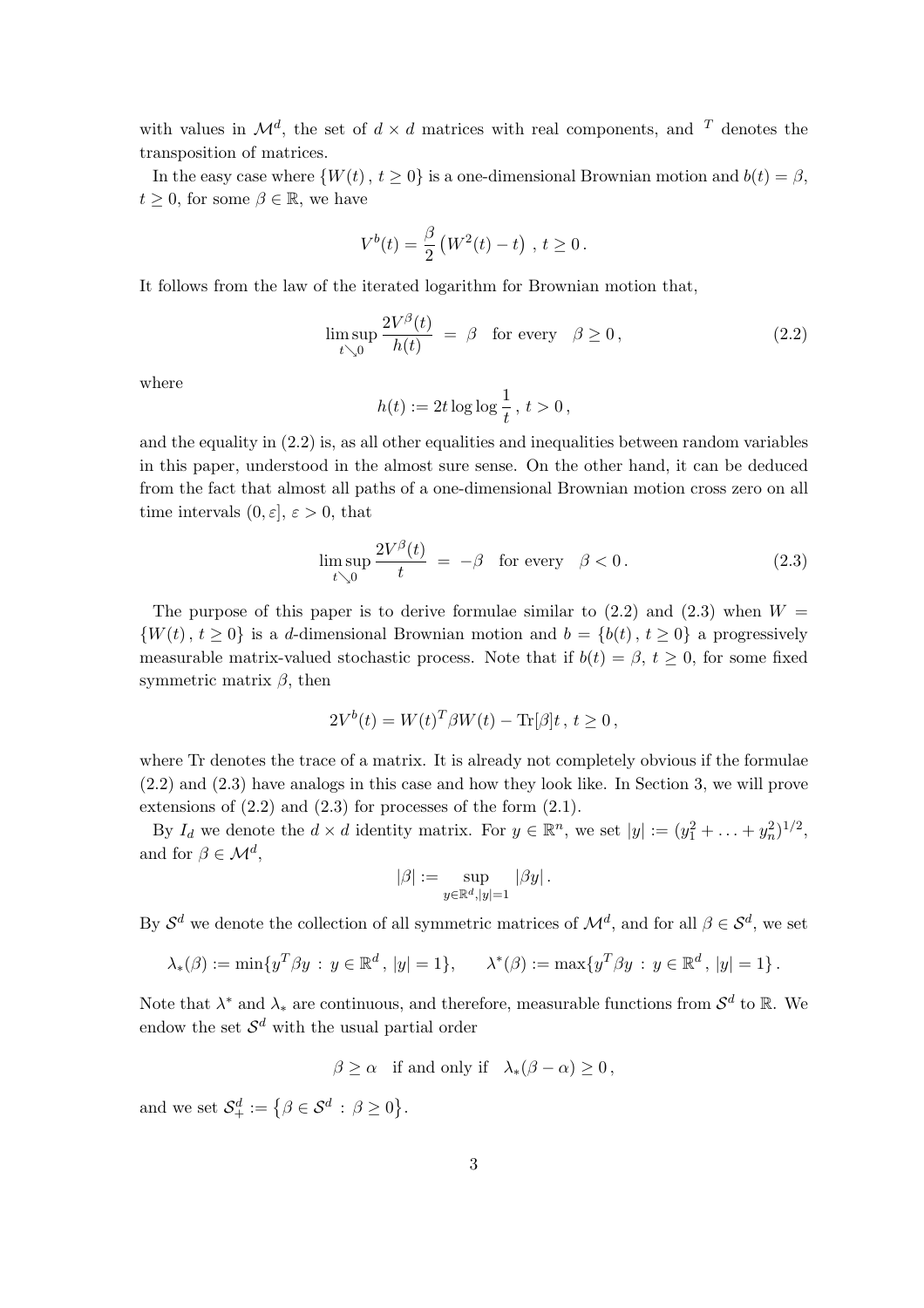# 3 Small time path behavior of double stochastic integrals

The main results of this section are Theorem 3.1 and Theorem 3.3. The Corollaries 3.7 and 3.8 are consequences of Theorem 3.1 and Theorem 3.3, respectively. Proposition 3.9, whose proof is straightforward, is given because, along with the Corollaries 3.7 and 3.8, it is needed in Section 4 of this paper and in the accompanying paper [2].

## Theorem 3.1

**a**) Let  $\{b(t), t \geq 0\}$  be an  $\mathcal{M}^d$ -valued,  $\mathbb{F}$ -progressively measurable process such that  $|b(t)| \leq 1$ for all  $t \geq 0$ . Then

$$
\limsup_{t\searrow 0} \ \frac{|2V^b(t)|}{h(t)}\leq 1\,.
$$

**b**) Let  $\beta \in \mathcal{S}^d$  with largest eigenvalue  $\lambda^*(\beta) \geq 0$ . If  $\{b(t), t \geq 0\}$  is a bounded,  $\mathcal{S}^d$ -valued, **F**-progressively measurable process such that  $b(t) \geq \beta$  for all  $t \geq 0$ , then

$$
\limsup_{t \searrow 0} \frac{2V^b(t)}{h(t)} \geq \lambda^*(\beta).
$$

For the proof of Theorem 3.1 a) we need the following exponential estimate:

**Lemma 3.2** Let  $\lambda$  and T be two positive parameters with  $2\lambda T < 1$  and  $\{b(t), t \geq 0\}$  and  $\mathcal{M}^d$ -valued, F-progressively measurable process such that  $|b(t)| \leq 1$ , for all  $t \geq 0$ . Then

$$
\mathbf{E}\left[\exp\left(2\lambda V^{b}(T)\right)\right] \leq \mathbf{E}\left[\exp\left(2\lambda V^{I_d}(T)\right)\right].
$$

**Proof.** We prove this lemma with a standard argument from the theory of stochastic control. We define the processes

$$
Y^{b}(r) := Y(0) + \int_{0}^{r} b(u)dW(u) \text{ and } Z^{b}(t) := Z(0) + \int_{0}^{t} (Y^{b}(r))^{T} dW(r), \quad t \ge 0,
$$

where  $Y(0) \in \mathbb{R}^d$  and  $Z(0) \in \mathbb{R}$  are some given initial data. Observe that  $V^b(t) = Z^b(t)$ when  $Y(0) = 0$  and  $Z(0) = 0$ . We split the argument into three steps. Step 1: It can easily be checked that

$$
\mathbf{E}\left[\exp\left(2\lambda Z^{I_d}(T)\right)\big|\,\mathcal{F}(t)\right] = f\left(t, Y^{I_d}(t), Z^{I_d}(t)\right) \,,\tag{3.1}
$$

where, for  $t \in [0, T]$ ,  $y \in \mathbb{R}^d$  and  $z \in \mathbb{R}$ , the function f is given by

$$
f(t, y, z) := \mathbb{E}\left[\exp\left(2\lambda \left\{z + \int_t^T (y + W(r) - W(t))^T dW(r)\right\}\right)\right]
$$
  
\n
$$
= \exp(2\lambda z) \mathbb{E}\left[\exp\left(\lambda \{2y^T W(T - t) + |W(T - t)|^2 - d(T - t)\}\right)\right]
$$
  
\n
$$
= \mu^{d/2} \exp\left[2\lambda z - d\lambda (T - t) + 2\mu \lambda^2 (T - t)|y|^2\right],
$$

and  $\mu := [1 - 2\lambda(T - t)]^{-1}$ . Observe that the function f is strictly convex in y and

$$
D_{yz}^2 f(t, y, z) := \frac{\partial^2 f}{\partial y \partial z}(t, y, z) = g^2(t, y, z) y,
$$
\n(3.2)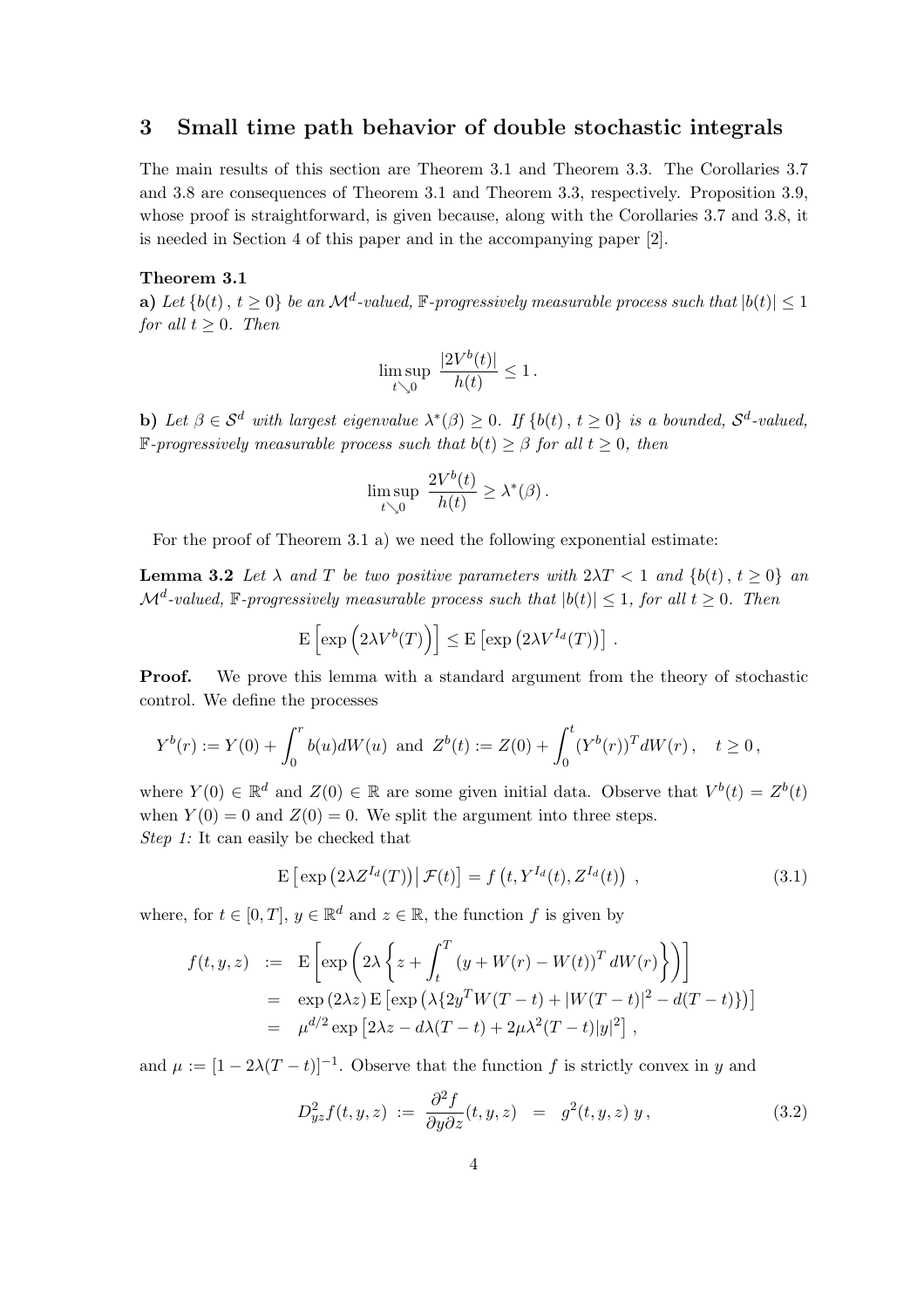where  $g^2 := 8\mu\lambda^3(T-t) f$  is a positive function of  $(t, y, z)$ .

Step 2: For a matrix  $\beta \in \mathcal{M}^d$ , we denote by  $\mathcal{L}^{\beta}$  the Dynkin operator associated to the process  $(Y^{\beta}, Z^{\beta})$ , that is,

$$
\mathcal{L}^{\beta} \ := \ D_t + \frac{1}{2} \text{Tr} \left[ \beta \beta^T D_{yy}^2 \right] + \frac{1}{2} |y|^2 D_{zz}^2 + (\beta y)^T D_{yz}^2 \,,
$$

where  $D_1$  and  $D_1^2$  denote the gradient and the Hessian operators with respect to the indexed variables. In this step, we intend to prove that for all  $t \in [0, T]$ ,  $y \in \mathbb{R}^d$  and  $z \in \mathbb{R}$ ,

$$
\max_{\beta \in \mathcal{M}^d, \, |\beta| \le 1} \mathcal{L}^{\beta} f(t, y, z) = \mathcal{L}^{I_d} f(t, y, z) = 0. \tag{3.3}
$$

The second equality can be derived from the fact that the process

$$
f(t, Y^{I_d}(t), Z^{I_d}(t)) , t \in [0, T] ,
$$

is a martingale, which can easily be seen from (3.1). The first equality follows from the following two observations: First, note that for each  $\beta \in \mathcal{M}^d$  such that  $|\beta| \leq 1$ , the matrix  $I_d - \beta \beta^T$  is in  $\mathcal{S}_+^d$ . Therefore, there exists a  $\gamma \in \mathcal{S}_+^d$  such that

$$
I_d - \beta \beta^T = \gamma^2
$$

Since f is convex in y, the Hessian matrix  $D_{yy}^2 f$  is also in  $S^d_+$ . It follows that  $\gamma D_{yy}^2 f(t, x, y) \gamma \in$  $S_+^d$ , and therefore,

$$
\text{Tr}[D_{yy}^2 f(t, x, y)] - \text{Tr}[\beta \beta^T D_{yy}^2 f(t, x, y)] = \text{Tr}[(I_d - \beta \beta^T) D_{yy}^2 f(t, x, y)]
$$
  
= 
$$
\text{Tr}[\gamma D_{yy}^2 f(t, x, y)\gamma] \ge 0.
$$
 (3.4)

.

Secondly, it follows from (3.2) and the Cauchy-Schwartz inequality that, for all  $\beta \in \mathcal{M}^d$ such that  $|\beta|$  < 1,

$$
(\beta y)^T D_{yz}^2 f(t, y, z) = g^2(t, y, z) (\beta y)^T y \le g^2(t, y, z) |y|^2 = y^T D_{yz}^2 f(t, y, z).
$$
 (3.5)

Together, (3.4) and (3.5) imply the first equality in (3.3).

Step 3: Let  $\{b(t), t \geq 0\}$  be an  $\mathcal{M}^d$ -valued, F-progressively measurable process such that  $|b(t)| \leq 1$  for all  $t \geq 0$ . We define the sequence of stopping times

$$
\tau_k \ := \ T \wedge \inf \left\{ t \ge 0 \ : \ |Y^b(t)| + |Z^b(t)| \ge k \right\} \ , \ \ k \in \mathbb{N} \ .
$$

It follows from Itô's lemma and  $(3.3)$  that

$$
f(0, Y(0), Z(0)) = f(\tau_k, Y^b(\tau_k), Z^b(\tau_k)) - \int_0^{\tau_k} \mathcal{L}^{b(t)} f(t, Y^b(t), Z^b(t)) dt - \int_0^{\tau_k} [(D_y f)^T b + (D_z f) y^T] (t, Y^b(t), Z^b(t)) dW(t) \geq f(\tau_k, Y^b(\tau_k), Z^b(\tau_k)) - \int_0^{\tau_k} [(D_y f)^T b + (D_z f) y^T] (t, Y^b(t), Z^b(t)) dW(t).
$$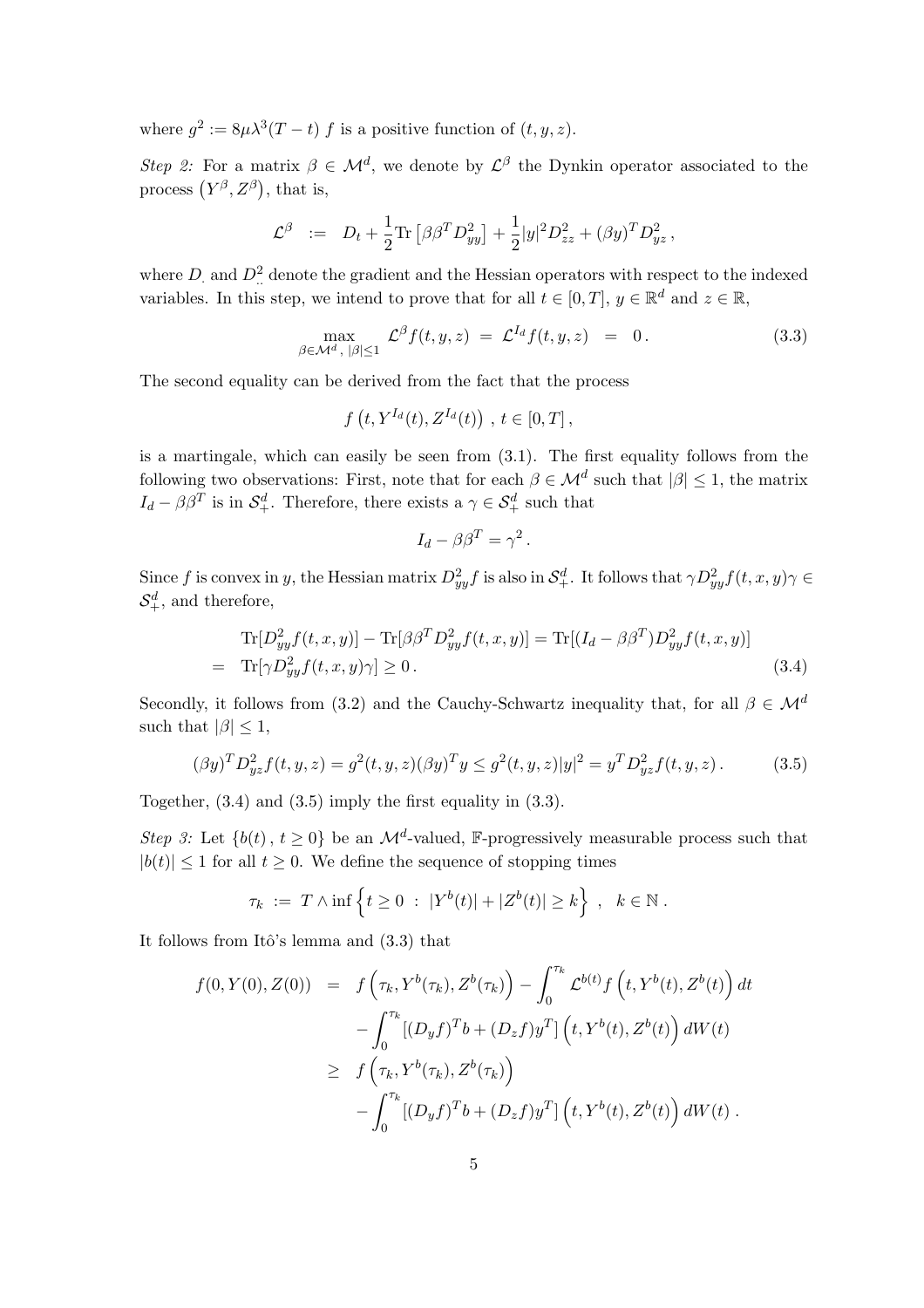Taking expected values and sending  $k$  to infinity, we get by Fatou's lemma,

$$
\begin{aligned} &\mathbf{E}\left[\exp\left(2\lambda Z^{I_d}(T)\right)\right] = f(0, Y(0), Z(0)) \\ &\geq \liminf_{k \to \infty} \mathbf{E}\left[f\left(\tau_k, Y^b(\tau_k), Z^b(\tau_k)\right)\right] \\ &\geq \mathbf{E}\left[f\left(T, Y^b(T), Z^b(T)\right)\right] = \mathbf{E}\left[\exp\left(2\lambda Z^b(T)\right)\right] \,, \end{aligned}
$$

which proves the lemma.  $\Box$ 

## Proof of Theorem 3.1.

a) Let  $T > 0$  and  $\lambda > 0$  be such that  $2\lambda T < 1$ . It follows from Doob's maximal inequality for submartingales and Lemma 3.2 that for all  $\alpha \geq 0$ ,

$$
P\left[\sup_{0\leq t\leq T} 2V^b(t) \geq \alpha\right] = P\left[\sup_{0\leq t\leq T} \exp(2\lambda V^b(t)) \geq \exp(\lambda \alpha)\right]
$$
  

$$
\leq \exp(-\lambda \alpha) \mathbb{E}\left[\exp\left(2\lambda V^b(T)\right)\right]
$$
  

$$
\leq \exp(-\lambda \alpha) \mathbb{E}\left[\exp\left(2\lambda V^{I_d}(T)\right)\right]
$$
  

$$
= \exp(-\lambda \alpha) \exp(-\lambda dT) (1 - 2\lambda T)^{-\frac{d}{2}}.
$$
 (3.6)

Now, take  $\theta, \eta \in (0, 1)$ , and set for all  $k \in \mathbb{N}$ ,

$$
\alpha_k := (1+\eta)^2 h(\theta^k)
$$
 and  $\lambda_k := [2\theta^k (1+\eta)]^{-1}$ .

It follows from (3.6) that for all  $k \in \mathbb{N}$ ,

$$
P\left[\sup_{0\leq t\leq\theta^k} 2V^b(t) \ \geq \ (1+\eta)^2 h(\theta^k)\right] \ \leq \ \exp\left(-\frac{d}{2(1+\eta)}\right) \left(1+\frac{1}{\eta}\right)^{d/2} (k\log\frac{1}{\theta})^{-(1+\eta)}.
$$

Since

$$
\sum_{k=1}^{\infty} k^{-(1+\eta)} < \infty \,,
$$

it follows from the Borel–Cantelli lemma that, for almost all  $\omega \in \Omega$ , there exists a natural number  $K^{\theta,\eta}(\omega)$  such that for all  $k \geq K^{\theta,\eta}(\omega)$ ,

$$
\sup_{0\leq t\leq\theta^k} 2V^b(t,\omega) \quad < \quad (1+\eta)^2 h(\theta^k) \, .
$$

In particular, for all  $t \in (\theta^{k+1}, \theta^k],$ 

$$
2V^{b}(t,\omega) \le (1+\eta)^{2}h(\theta^{k}) \le (1+\eta)^{2}\frac{h(t)}{\theta}
$$

.

Hence,

$$
\limsup_{t \searrow 0} \frac{2V^b(t)}{h(t)} \le \frac{(1+\eta)^2}{\theta}.
$$

By letting  $\theta$  tend to one and  $\eta$  to zero along the rationals, we conclude that

$$
\limsup_{t \searrow 0} \frac{2V^b(t)}{h(t)} \le 1.
$$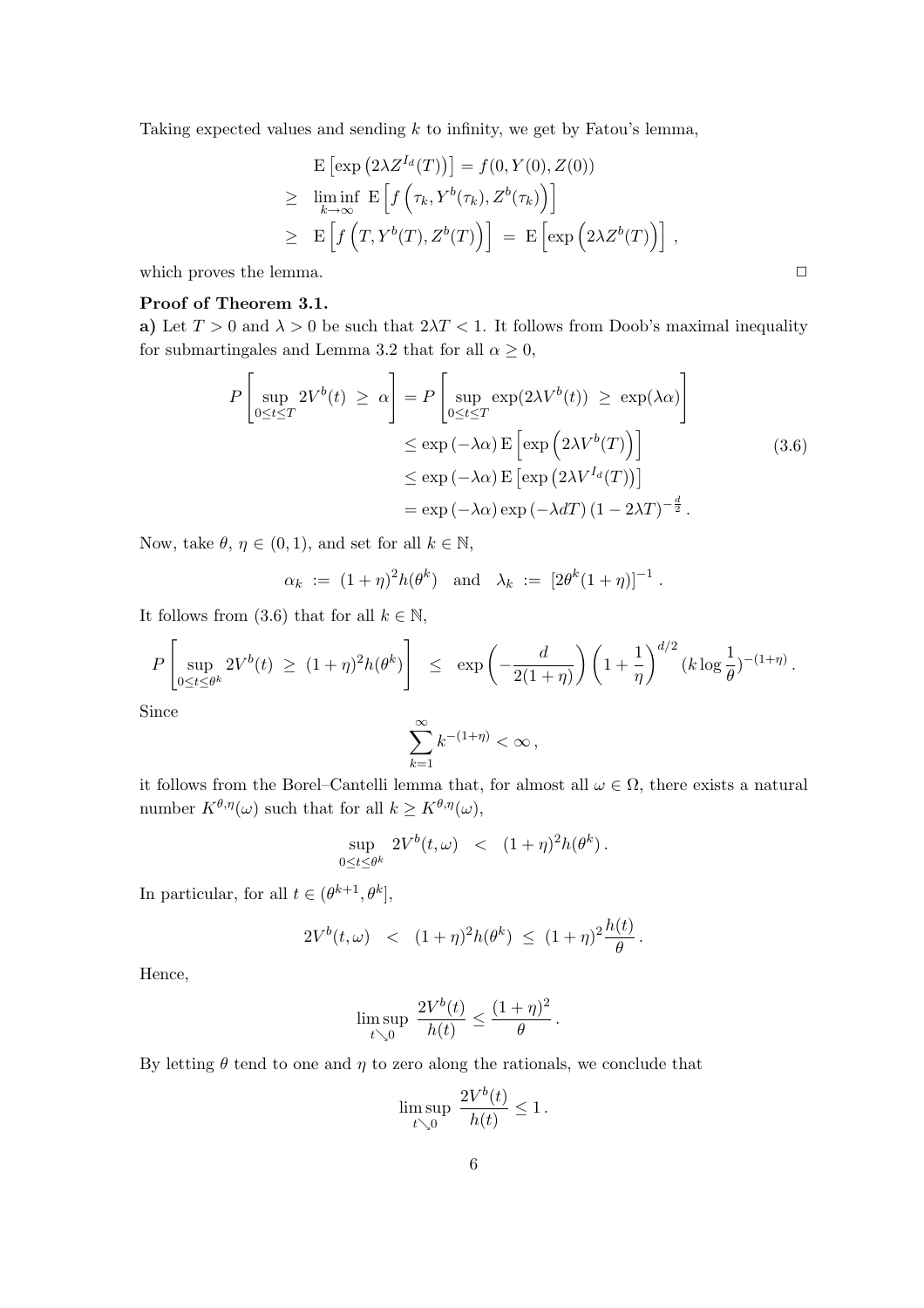On the other hand,

$$
\liminf_{t \searrow 0} \; \frac{2 V^b(t)}{h(t)} \; = \; - \limsup_{t \searrow 0} \; \frac{2 V^{-b}(t)}{h(t)} \geq -1 \,,
$$

and the proof of part a) is complete.

b) There exists a constant  $c > 0$  such that for all  $t \geq 0$ ,

$$
cI_d \ge b(t) \ge \beta \ge -cI_d,\tag{3.7}
$$

and an orthogonal  $d \times d$ -matrix U such that

$$
\tilde{\beta} := U\beta U^T = \text{diag}[\lambda^*(\beta), \lambda_2, \dots, \lambda_d],
$$

where  $\lambda^*(\beta) \geq \lambda_2 \geq \cdots \geq \lambda_d$  are the ordered eigenvalues of the matrix  $\beta$ . Let

$$
\tilde{\gamma} := \text{diag}[3c, c, \dots, c] \quad \text{ and } \quad \gamma := U^T \tilde{\gamma} U.
$$

It follows from (3.7) that for all  $t \geq 0$ ,

$$
\gamma - \beta \ge \gamma - b(t) \ge 0,
$$

which implies that

$$
|\gamma - b(t)| \leq |\gamma - \beta| = \lambda^*(\gamma - \beta) = \lambda^*(\tilde{\gamma} - \tilde{\beta}) = 3c - \lambda^*(\beta).
$$

Hence, by part a),

$$
\limsup_{t \searrow 0} \frac{2V^{\gamma - b}(t)}{h(t)} \le 3c - \lambda^*(\beta). \tag{3.8}
$$

Note that the transformed Brownian motion,

$$
\tilde{W}(t) := UW(t), \, t \geq 0 \,,
$$

is again a d-dimensional Brownian motion and

$$
\limsup_{t \searrow 0} \frac{2V^{\gamma}(t)}{h(t)} = \limsup_{t \searrow 0} \frac{W(t)^{T} \gamma W(t) - \text{Tr}(\gamma)t}{h(t)} \n= \limsup_{t \searrow 0} \frac{\tilde{W}(t)^{T} \tilde{\gamma} \tilde{W}(t) - \text{Tr}(\gamma)t}{h(t)} = \limsup_{t \searrow 0} \frac{\tilde{W}(t)^{T} \tilde{\gamma} \tilde{W}(t)}{h(t)} \n\ge \limsup_{t \searrow 0} 3c \frac{(\tilde{W}_{1}(t))^{2}}{h(t)} = 3c.
$$
\n(3.9)

It follows from (3.9) and (3.8) that

$$
\limsup_{t \searrow 0} \frac{2V^b(t)}{h(t)} \ge \limsup_{t \searrow 0} \frac{2V^{\gamma}(t)}{h(t)} - \limsup_{t \searrow 0} \frac{2V^{\gamma-b}(t)}{h(t)} \ge 3c - (3c - \lambda^*(\beta)) = \lambda^*(\beta),
$$

which proves part b) of the theorem.  $\Box$ 

In the next theorem we refine the statements of Theorem 3.1 under stronger assumptions.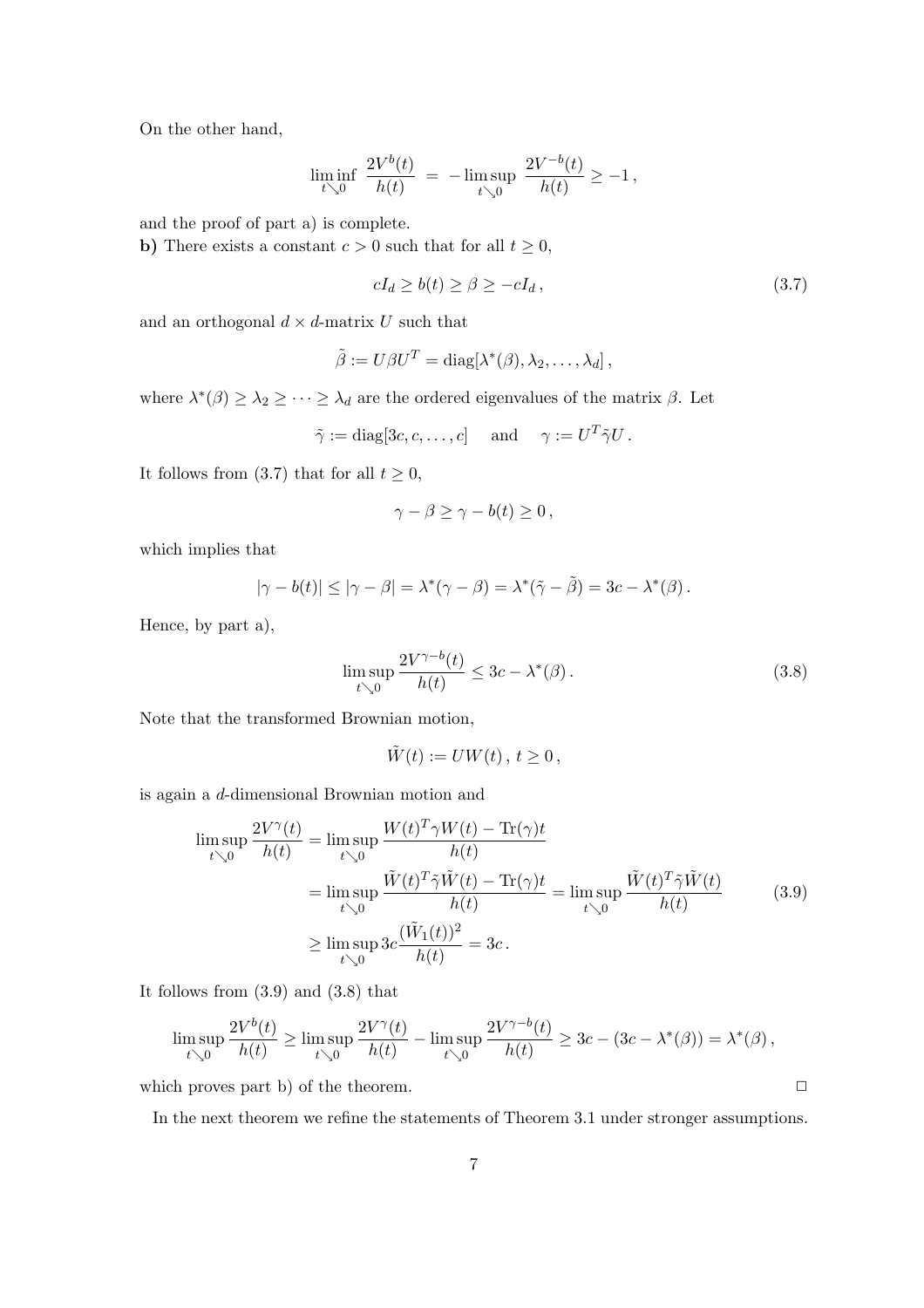**Theorem 3.3** Let  $\{b(t), t \geq 0\}$  be an  $\mathcal{M}^d$ -valued,  $\mathbb{F}$ -progressively measurable process such that  $rt$ 

$$
\int_0^t |b(r)|^2 dr < \infty \quad \text{for all } t \ge 0.
$$

Assume that  $b(0)$  is a deterministic element of  $S^d$ , and there exists a random variable  $\varepsilon > 0$ such that almost surely,

$$
\int_0^t |b(r) - b(0)|^2 dr = O(t^{1+\varepsilon}) \quad \text{for } t \searrow 0. \tag{3.10}
$$

a) If  $\lambda^*(b(0)) \leq 0$ , then

$$
\limsup_{t\searrow 0}\frac{2V^b(t)}{t}=-\text{Tr}[b(0)].
$$

**b**) If  $\lambda^*(b(0)) \geq 0$ , then

$$
\limsup_{t \searrow 0} \frac{2V^b(t)}{h(t)} = \lambda^*(b(0)).
$$

**Remark 3.4** Note that for deterministic  $\varepsilon > 0$ , condition (3.10) follows if there exists a constant  $C > 0$  such that

$$
\mathcal{E}\left[|b(t) - b(0)|^2\right] \le C t^{2\varepsilon}, \quad \text{for } t \ge 0.
$$
\n(3.11)

Indeed, if (3.11) is satisfied, then

$$
\mathbf{E}\left[\int_0^1 \frac{\left|b(r)-b(0)\right|^2}{r^{1+\varepsilon}}dr\right]<\infty\,,\quad \text{therefore},\quad \int_0^1 \frac{\left|b(r)-b(0)\right|^2}{r^{1+\varepsilon}}dr<\infty\,,
$$

and we have for all  $t \in [0, 1]$ ,

$$
\int_0^t |b(r)-b(0)|^2 \, dr \le \int_0^t \frac{|b(r)-b(0)|^2}{r^{1+\varepsilon}} \, dr \ t^{1+\varepsilon} \le \int_0^1 \frac{|b(r)-b(0)|^2}{r^{1+\varepsilon}} \, dr \ t^{1+\varepsilon} \, .
$$

To prove Theorem 3.3 we need the following

**Lemma 3.5** Let  $\{W(t), t \ge 0\}$  be a d-dimensional Brownian motion and  $\beta \in \mathcal{M}^d$ . Then

$$
\liminf_{t \searrow 0} \frac{1}{t} |W(t)^T \beta W(t)| = 0.
$$
\n(3.12)

**Proof.** It follows from the self-similarity property of  $\{W(t), t \ge 0\}$  that the Gaussian sequence,

$$
X(n) := e^{n/2}W(e^{-n}), n \in \mathbb{Z},
$$

is stationary, and the fact that

$$
\lim_{n \to \infty} \mathbf{E}\left[X(n)^T X(0)\right] = 0,
$$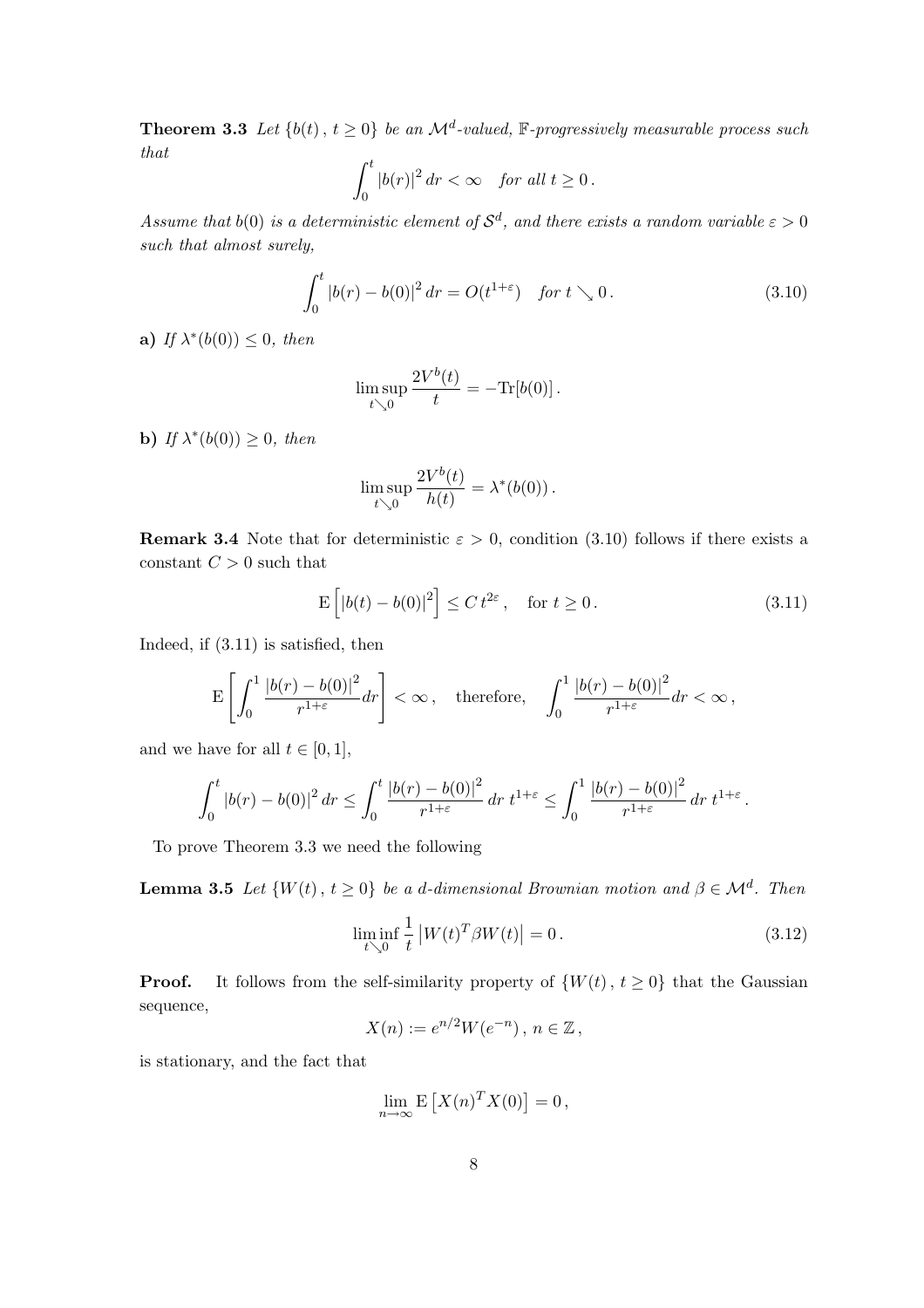implies that it is ergodic (see e.g., Section V.3 in [5]). Hence, the sequence

$$
Y(n) := |X(n)^T \beta X(n)| = e^n |W(e^{-n})^T \beta W(e^{-n})|
$$
,  $n \in \mathbb{Z}$ ,

is stationary and ergodic as well. Therefore, we can apply the ergodic theorem (see e.g., Theorem V.3.3 in [5]) to conclude that for all  $\delta > 0$ ,

$$
\lim_{n \to \infty} \frac{1}{n} \sum_{j=0}^{n-1} 1_{[0,\delta]}(Y(j)) = \mathbf{E} \left[ 1_{[0,\delta]}(Y(0)) \right] = P \left[ Y(0) \le \delta \right] > 0.
$$

This shows that

$$
\liminf_{n \to \infty} Y(n) = 0,
$$

which implies  $(3.12)$ .

## Proof of Theorem 3.3.

Since  $b(0)$  is symmetric, we have for all  $t \geq 0$ ,

$$
2V^{b}(t) = 2V^{b(0)}(t) + 2V^{\tilde{b}}(t) = W(t)^{T}b(0)W(t) - \text{Tr}[b(0)]t + 2V^{\tilde{b}}(t), \qquad (3.13)
$$

where

$$
\tilde b(t):=b(t)-b(0)\,,\quad t\ge 0\,.
$$

Denote by  $M_j$  the j-th component of the d-dimensional local martingale  $\int_0^r \tilde{b}(u) dW(u)$ ,  $r \geq 0$ . It follows from assumption (3.10) that the quadratic variation process  $\langle M_i \rangle$  satisfies almost surely,

$$
\langle M_j \rangle (r) = \int_0^r \sum_{k=1}^d \tilde{b}_{jk}^2(u) du = O(r^{1+\varepsilon}) \text{ for } t \searrow 0.
$$

By the Dambis–Dubins-Schwarz theorem (see e.g., Section V.1 in [4]), there exists a Brownian motion  $B_j$  such that  $M_j(r) = B_j \circ \langle M_j \rangle(r)$ ,  $r \geq 0$ . Hence, it follows from the law of the iterated logarithm for Brownian motion that almost surely,

$$
M_j^2(r) = O(r^{1+\varepsilon/2}) \quad \text{for } r \searrow 0.
$$

This implies that almost surely,

$$
\left\langle V^{\tilde{b}}\right\rangle(t)=\int_{0}^{t}\sum_{j=1}^{d}M_{j}^{2}(r)dr=O(t^{2+\varepsilon/2})\quad\text{for }t\searrow0\,,
$$

and another application of the Dambis–Dubins-Scharz theorem yields

$$
\lim_{t \searrow 0} \frac{V^{\tilde{b}}(t)}{t} = 0.
$$
\n(3.14)

a) If  $\lambda^*(b(0)) \leq 0$ , then for all  $t \geq 0$ ,

$$
W(t)^T b(0)W(t) \leq 0,
$$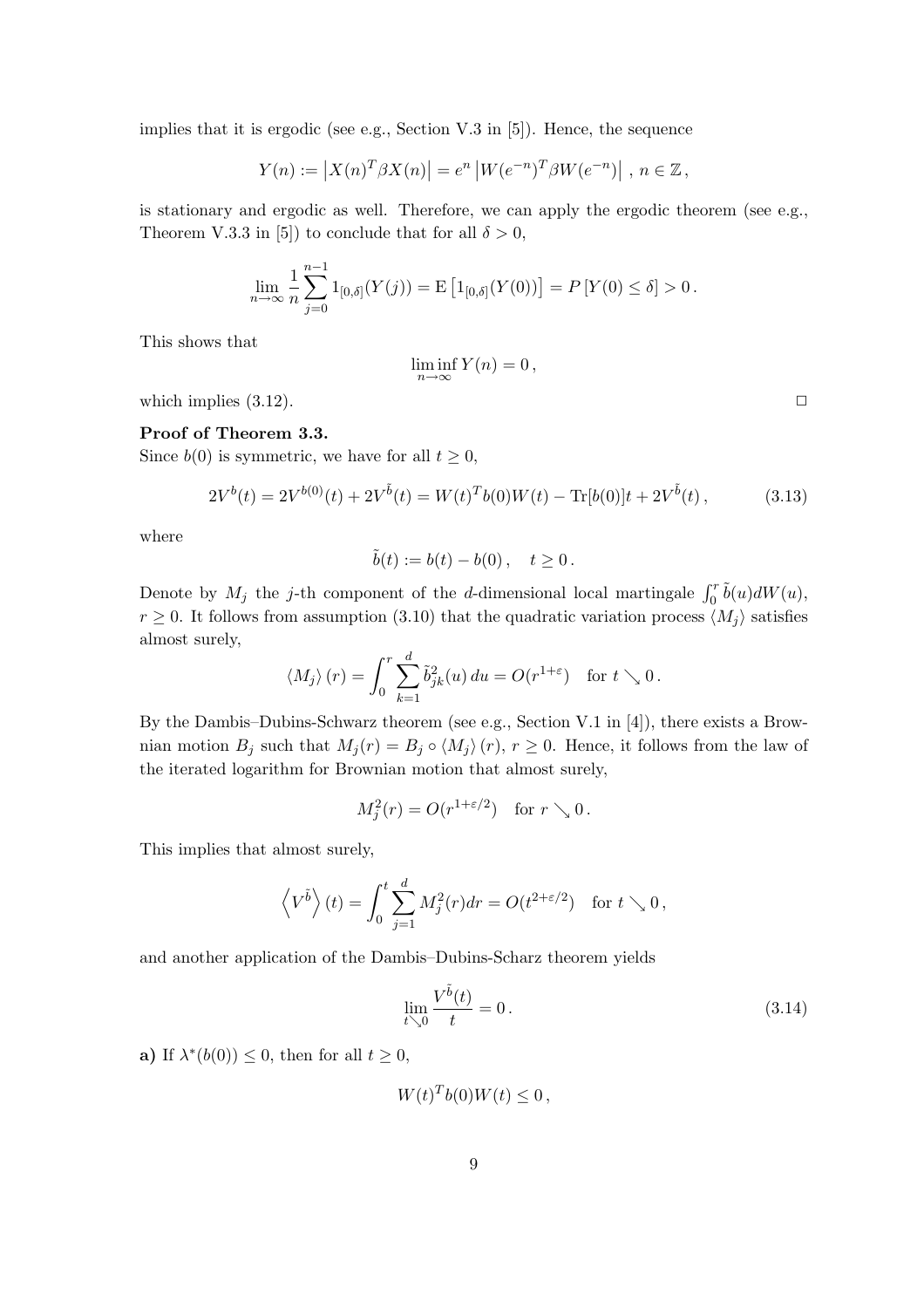and part a) of the theorem can be deduced from (3.13), (3.14) and Lemma 3.5. **b**) If  $\lambda^*(b(0)) \geq 0$ , it follows from Theorem 3.1 b) that

$$
\limsup_{t \searrow 0} \frac{2V^{b(0)}(t)}{h(t)} \ge \lambda^*(b(0)).
$$
\n(3.15)

To show that actually,

$$
\limsup_{t \searrow 0} \frac{2V^{b(0)}(t)}{h(t)} = \lambda^*(b(0)),
$$
\n(3.16)

we denote by  $\lambda^*(b(0)) = \lambda_1 \geq \lambda_2 \geq \cdots \geq \lambda_d$  the ordered eigenvalues of  $b(0)$ . There exists a positive integer  $k \leq d$  such that  $\lambda_1 \geq \cdots \geq \lambda_k \geq 0$  and, in case that  $k < d$ ,  $0 > \lambda_{k+1} \geq \cdots \geq \lambda_d$ . Let U be an orthogonal  $d \times d$ -matrix such that

$$
Ub(0)UT = diag[\lambda_1, \lambda_2, \ldots, \lambda_d].
$$

The process

$$
\tilde{W}(t) := UW(t) \, , \, t \ge 0 \, ,
$$

is a again a d-dimensional Brownian motion, and for all  $t \geq 0$ ,

$$
\limsup_{t \searrow 0} \frac{2V^{b(0)}(t)}{h(t)} = \limsup_{t \searrow 0} \frac{W(t)^T b(0)W(t) - \text{Tr}[b(0)]t}{h(t)} \n= \limsup_{t \searrow 0} \frac{\sum_{j=1}^d \lambda_j(\tilde{W}_j(t))^2}{h(t)} \le \limsup_{t \searrow 0} \frac{\sum_{j=1}^k \lambda_j(\tilde{W}_j(t))^2}{h(t)} \n\le \lambda_1 = \lambda^*(b(0)),
$$

where the last inequality follows from Theorem 3.1 a). This and  $(3.15)$  imply  $(3.16)$ , which, along with  $(3.13)$  and  $(3.14)$ , proves part b) of the theorem.  $\Box$ 

Our proof of Theorem 3.3 is based on the decomposition (3.13) and the estimate (3.14). The next example shows that (3.14) need no longer be true if assumption (3.10) is replaced by the condition that almost surely,

$$
|b(t) - b(0)| \to 0 \quad \text{as} \quad t \to 0.
$$

Whether Theorem 3.3, or some variant of it, can be proved under weaker assumptions, is an open question.

**Example 3.6** Let  $d = 1$  and  $b(t) = 1/\log \log \log(1/t)$ . Then,

$$
\int_{0}^{t} \int_{0}^{r} b(u)dW(u)dW(r) = W(t) \int_{0}^{t} b(r)dW(r) - \int_{0}^{t} b(r)W(r)dW(r) - \int_{0}^{t} b(r)dr
$$
  
\n
$$
= W(t) \left[ W(t)b(t) - \int_{0}^{t} W(r)db(r) \right] - \int_{0}^{t} b(r)dr
$$
  
\n
$$
- \frac{1}{2} \left[ W^{2}(t)b(t) - \int_{0}^{t} W^{2}(r)db(r) - \int_{0}^{t} b(r)dr \right]
$$
(3.17)  
\n
$$
= \frac{1}{2}W^{2}(t)b(t) - W(t) \int_{0}^{t} W(r)db(r)
$$
  
\n
$$
+ \frac{1}{2} \int_{0}^{t} W^{2}(r)db(r) - \frac{1}{2} \int_{0}^{t} b(r)dr.
$$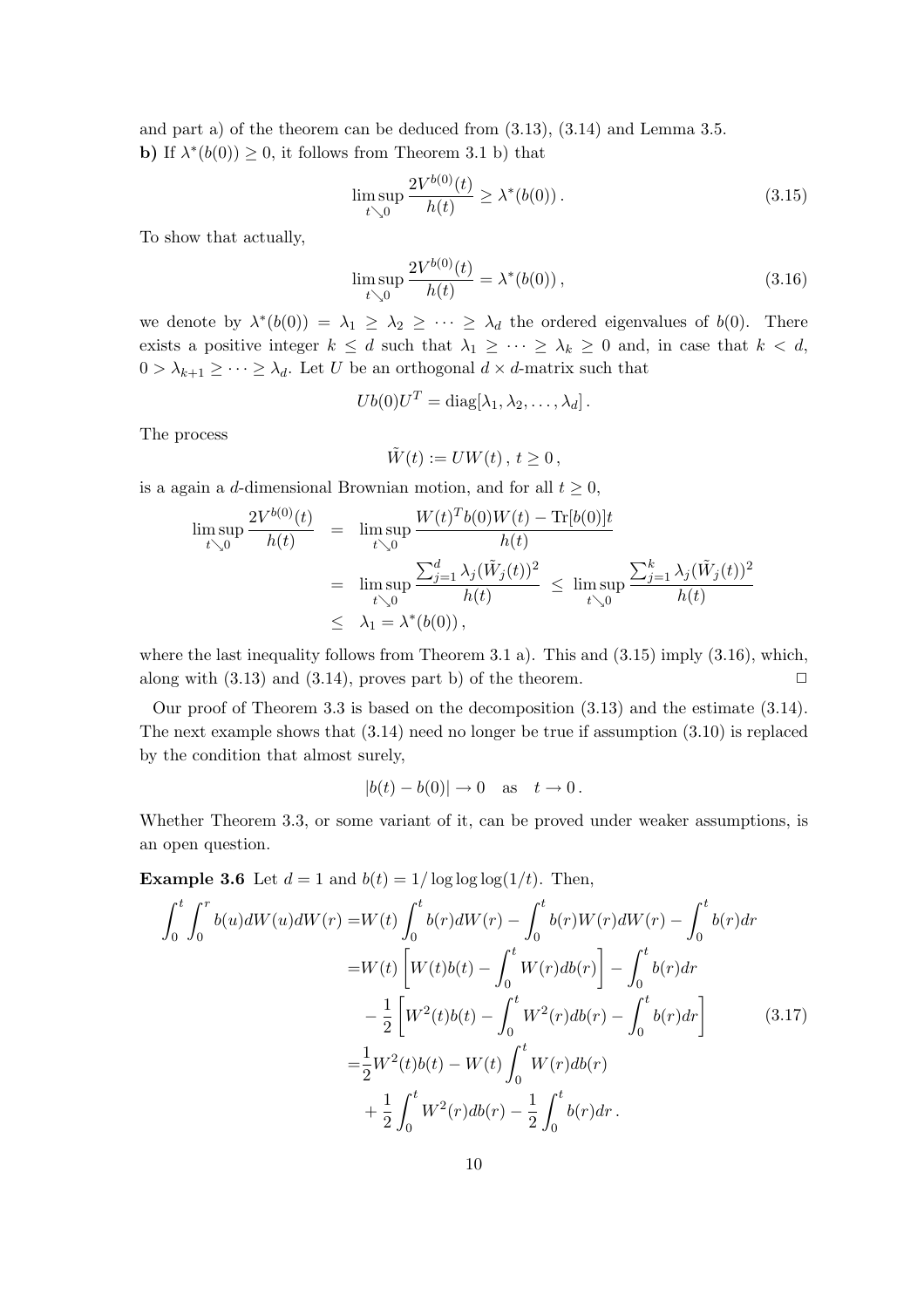Clearly,  $\int_0^t b(r) dr = o(t)$ , as  $t \searrow 0$ . Since

$$
b'(r) = \frac{1}{r} \frac{1}{\log \frac{1}{r}} \frac{1}{\log \log \frac{1}{r}} \left(\frac{1}{\log \log \log \frac{1}{r}}\right)^2,
$$

it follows from the law of the iterated logarithm for Brownian motion that for  $t \searrow 0$ ,

$$
\int_0^t W^2(r)db(r) = \int_0^t W^2(r)b'(r)dr = O\left(\int_0^t r\log\log\frac{1}{r}b'(r)dr\right)
$$
  
=  $o\left(\int_0^t 1dr\right) = o(t).$ 

Similarly, for  $t \searrow 0$ ,

$$
W(t) \int_0^t W(r)db(r) = W(t) \int_0^t W(r)b'(r)dr
$$
  
= 
$$
O\left(\sqrt{t \log \log \frac{1}{t}} \int_0^t \sqrt{r \log \log \frac{1}{r}} b'(r)dr\right)
$$
  
= 
$$
o\left(\sqrt{t \log \log \frac{1}{t}} \int_0^t r^{-\frac{1}{2}} dr\right) = o\left(t \sqrt{\log \log \frac{1}{t}}\right).
$$

Since

$$
t\sqrt{\log\log\frac{1}{t}} = o\left(t\frac{\log\log\frac{1}{t}}{\log\log\log\frac{1}{t}}\right), \text{ as } t \searrow 0,
$$

it follows from (3.17) that

$$
\limsup_{t \searrow 0} \frac{\int_0^t \int_0^r b(u) dW(u) dW(r)}{t \frac{\log \log \frac{1}{t}}{\log \log \log \frac{1}{t}}} = \limsup_{t \searrow 0} \frac{\frac{1}{2}W^2(t) b(t)}{t \frac{\log \log \frac{1}{t}}{\log \log \log \frac{1}{t}}} = 1.
$$

The next two corollaries are straightforward consequences of the Theorems 3.1 and 3.3, respectively.

**Corollary 3.7** Let  $\{M(t), t \geq 0\}$  be an  $\mathbb{R}^d$ -valued martingale defined by

$$
M(t) := \int_0^t m(r)dW(r) , t \ge 0 ,
$$

where  $\{m(t), t \geq 0\}$  is an  $\mathcal{M}^d$ -valued, F-progressively measurable process such that

$$
\int_0^t |m(r)|^2 dr < \infty \quad \text{for all } t \ge 0,
$$

and there exists a random variable  $\varepsilon > 0$  so that almost surely,

$$
\int_0^t |m(r) - m(0)|^2 dr = O(t^{1+\varepsilon}) \quad \text{for } t \searrow 0. \tag{3.18}
$$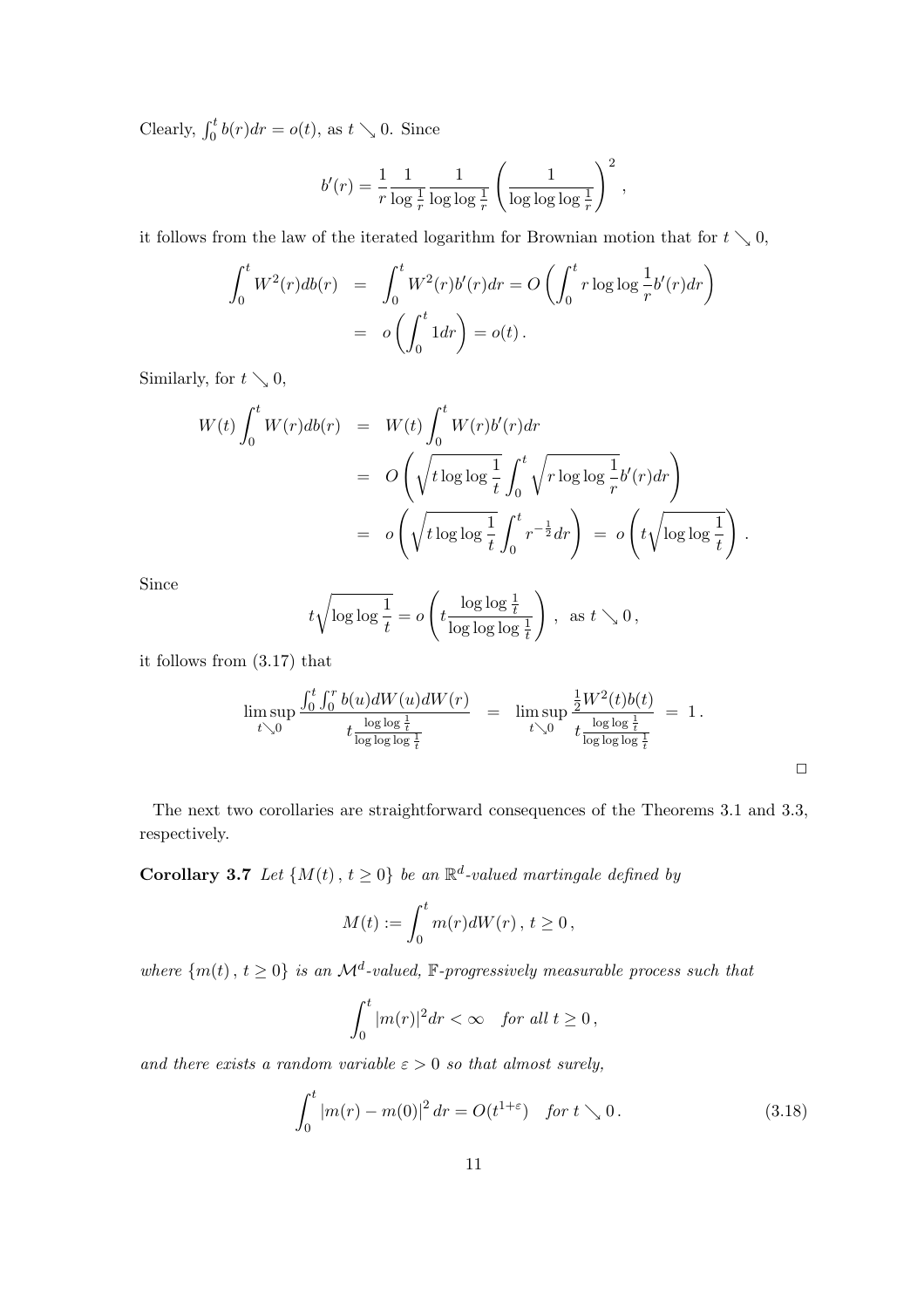**a**) Let  $\{b(t), t \geq 0\}$  be a bounded  $\mathcal{M}^d$ -valued, F-progressively measurable process such that for all  $t \geq 0$ ,  $\frac{d}{dt} \leq 0$  b  $\frac{d}{dt}$  b  $\frac{d}{dt}$  b  $\frac{d}{dt}$  b  $\frac{d}{dt}$  b  $\frac{d}{dt}$  b  $\frac{d}{dt}$  b  $\frac{d}{dt}$  b  $\frac{d}{dt}$  b  $\frac{d}{dt}$  b  $\frac{d}{dt}$  b  $\frac{d}{dt}$  b  $\frac{d}{dt}$  b  $\frac{d}{dt}$  b  $\frac{d}{dt}$  b  $\frac{d}{dt}$  b  $\frac{d}{dt}$  b  $\frac{d}{dt}$  b  $|\leq 1$ . Then

$$
\limsup_{t\searrow 0} \ \frac{2}{h(t)}\left|\int_0^t \left(\int_0^u b(u) dM(u)\right)^T dM(r)\right|\leq 1\,.
$$

b) Let  $\beta$  be a bounded,  $\mathcal{F}(0)$ -measurable,  $\mathcal{S}^d$ -valued random variable with  $\lambda^*(\beta) \geq 0$ . If  ${b(t), t \geq 0}$  is a bounded,  $S^d$ -valued, F-progressively measurable process such that for all  $t \geq 0,$ 

$$
m(0)^T b(t) m(0) \ge \beta,
$$

then

$$
\limsup_{t \searrow 0} \frac{2}{h(t)} \int_0^t \left( \int_0^r b(u) dM(u) \right)^T dM(r) \geq \lambda^*(\beta).
$$

Proof. It can easily be checked that

$$
\int_0^t \left( \int_0^r b(u) m(u) dW(u) \right)^T m(r) dW(r) = \int_0^t \left( \int_0^r c(u) dW(u) \right)^T dW(r) + R_1(t) + R_2(t),
$$

where

$$
c(t) := m(0)^T b(t) m(0),
$$
  
\n
$$
R_1(t) := \int_0^t \left( \int_0^r b(u) [m(u) - m(0)] dW(u) \right)^T m(0) dW(r)
$$
 and  
\n
$$
R_2(t) := \int_0^t \left( \int_0^r b(u) m(u) dW(u) \right)^T [m(r) - m(0)] dW(r).
$$

As in the proof of Theorem 3.3 it can be deduced from assumption (3.18) and the Dambis– Dubins-Schwarz theorem that

$$
\lim_{t \searrow 0} \frac{R_1(t)}{t} = \lim_{t \searrow 0} \frac{R_2(t)}{t} = 0.
$$

In particular,

$$
\lim_{t \searrow 0} \frac{R_1(t)}{h(t)} = \lim_{t \searrow 0} \frac{R_2(t)}{h(t)} = 0.
$$

Now, part a) of the corollary follows from Theorem 3.1 a). Furthermore, by conditioning on  $\sigma(\beta)$ , we can assume that  $\beta$  is deterministic and deduce part b) of the corollary from Theorem 3.1 b).  $\Box$ 

**Corollary 3.8** Let  $\{M(t), t \geq 0\}$  be an  $\mathbb{R}^d$ -valued martingale defined by

$$
M(t) = \int_0^t m(r)dW(r) , \quad t \ge 0 ,
$$

where  $\{m(t), t \geq 0\}$  is an  $\mathcal{M}^d$ -valued, F-progressively measurable process such that

$$
\int_0^t |m(r)|^2 dr < \infty \quad \text{for all } t \ge 0 \, .
$$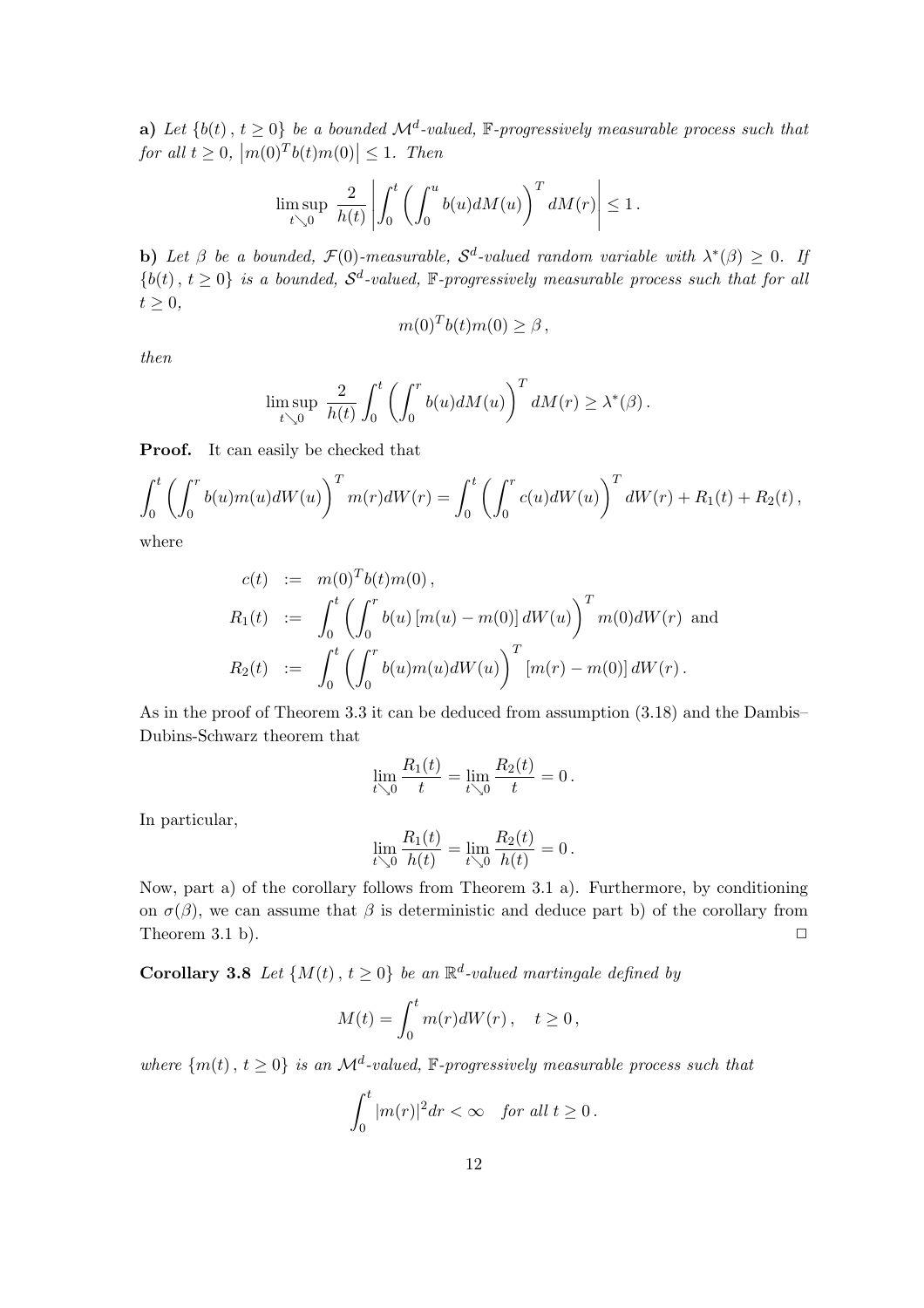Let  $\{b(t), t \geq 0\}$  be a bounded,  $\mathcal{M}^d$ -valued, F-progressively measurable process such that b(0) is  $S^d$ -valued, and assume there exists a random variable  $\varepsilon > 0$  such that almost surely,

$$
\int_0^t |m(r) - m(0)|^2 dr = O(t^{1+\varepsilon}) \quad and \quad \int_0^t |b(r) - b(0)|^2 dr = O(t^{1+\varepsilon}) \quad \text{for } t \searrow 0.
$$

**a)** If  $\lambda^*(m(0)^T b(0) m(0)) \leq 0$ , then

$$
\limsup_{t \searrow 0} \frac{2}{t} \int_0^t \left( \int_0^r b(u) dM(u) \right)^T dM(r) = -\text{Tr}[m(0)^T b(0) m(0)].
$$

**b**) If  $\lambda^*(m(0)^T b(0) m(0)) \geq 0$ , then

$$
\limsup_{t \searrow 0} \frac{2}{h(t)} \int_0^t \left( \int_0^r b(u) dM(u) \right)^T dM(r) = \lambda^* (m(0)^T b(0) m(0)).
$$

Proof. As in the proof of Corollary 3.7 we decompose

$$
\int_0^t \left( \int_0^r b(u) m(u) dW(u) \right)^T m(r) dW(r)
$$

into

$$
\int_0^t \left( \int_0^r c(u) dW(u) \right)^T dW(r) + R_1(t) + R_2(t),
$$

where

$$
c(t) := m(0)^T b(t) m(0),
$$
  
\n
$$
\frac{1}{t} R_1(t) := \frac{1}{t} \int_0^t \left( \int_0^r b(u) [m(u) - m(0)] dW(u) \right)^T m(0) dW(r) \to 0, \text{ for } t \searrow 0,
$$
  
\n
$$
\frac{1}{t} R_2(t) := \frac{1}{t} \int_0^t \left( \int_0^r b(u) m(u) dW(u) \right)^T [m(r) - m(0)] dW(r) \to 0, \text{ for } t \searrow 0.
$$

It follows from the assumptions that  $c$  satisfies almost surely,

$$
\int_0^t |c(r) - c(0)|^2 dr = O(t^{1+\varepsilon}) \text{ for } t \searrow 0,
$$

and by conditioning on  $\sigma(c(0))$ , we can assume that  $c(0)$  is deterministic. Then, the corollary follows from Theorem 3.3.  $\Box$ 

**Proposition 3.9** Let  $\{a(t), t \ge 0\}$  and  $\{m(t), t \ge 0\}$  be two  $\mathbb{F}$ -progressively measurable processes taking values in  $\mathbb{R}^d$  and  $\mathcal{M}^d$ , respectively. Assume that  $\{a(t), t \geq 0\}$  is bounded,

$$
\int_0^t |m(r)|^2 dr < \infty \quad \text{for all } t \ge 0,
$$

and there exists a  $(0, 1]$ -valued random variable  $\varepsilon$  such that almost surely,

$$
\int_0^t r^2 |m(r)|^2 dr = O(t^{3-\varepsilon}) \quad \text{for } t \searrow 0. \tag{3.19}
$$

Then,

$$
\lim_{t \searrow 0} t^{-3/2+\varepsilon} \int_0^t \left( \int_0^r a(u) du \right)^T m(r) dW(r) = 0.
$$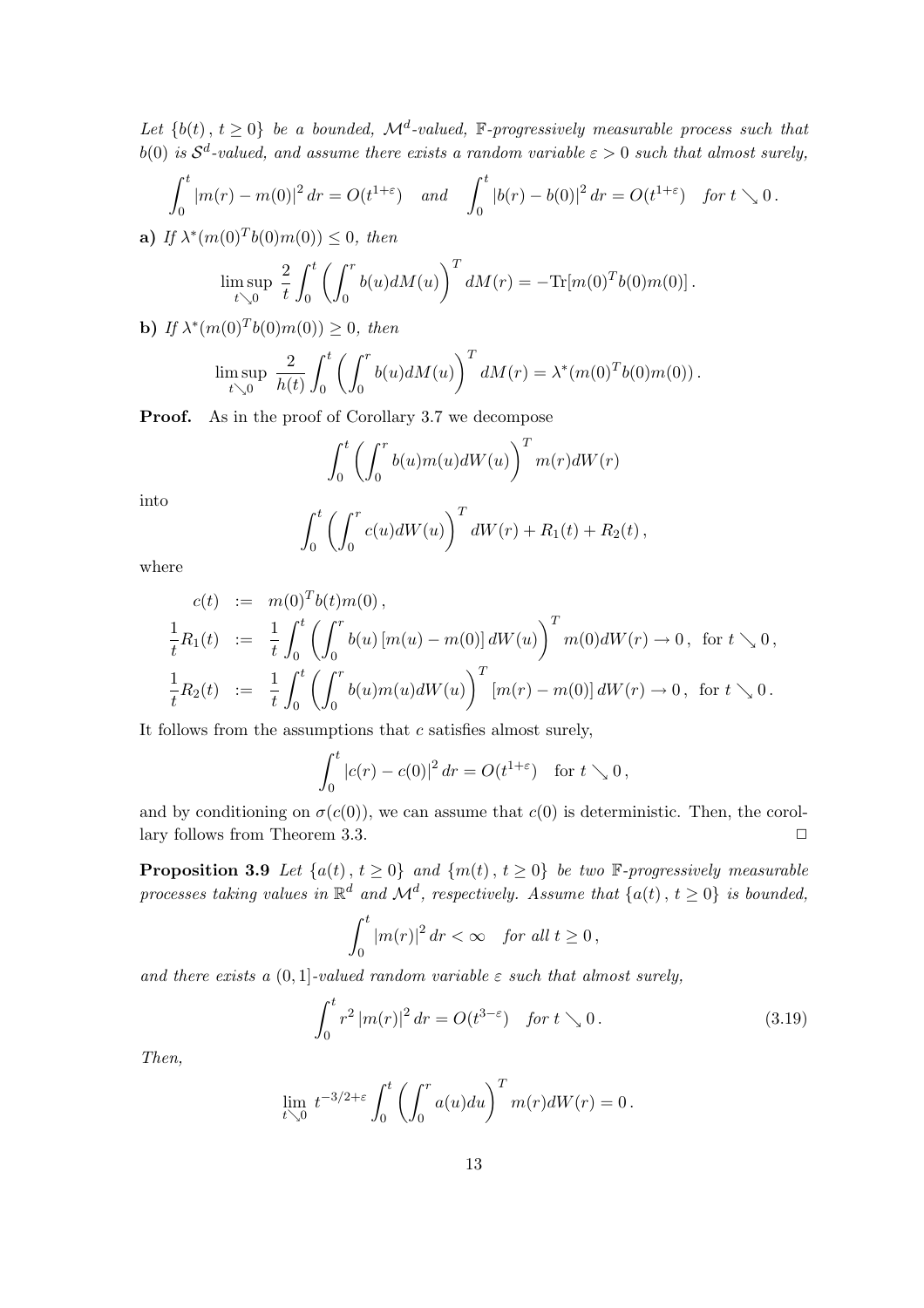Remark 3.10 It can easily be shown that

$$
\sup_{t\geq 0} \mathbb{E}\left[|m(t)|^2\right] < \infty \tag{3.20}
$$

implies condition (3.19) for every constant  $\varepsilon \in (0,1]$ . Indeed, it follows from (3.20) that for every constant  $\varepsilon \in (0,1],$ 

$$
\mathbf{E}\left[\int_0^1 \frac{|m(r)|^2}{r^{1-\varepsilon}}\,dr\right]<\infty\quad\text{and therefore,}\quad\int_0^1 \frac{|m(r)|^2}{r^{1-\varepsilon}}\,dr<\infty\,.
$$

Moreover, for all  $t \in [0, 1]$ ,

$$
\int_0^t r^2 |m(r)|^2 dr \le \int_0^1 \frac{|m(r)|^2}{r^{1-\varepsilon}} dr \ t^{3-\varepsilon}.
$$

#### Proof of Proposition 3.9.

Denote  $X(t) = \int_0^t$  $\frac{1}{r}$  $\int_0^r a(u) du$ <sup>T</sup>  $m(r) dW(r)$ ,  $t \ge 0$ . By assumption (3.19), the quadratic variation process  $\langle X \rangle$  satisfies almost surely,

$$
\langle X \rangle (t) = O(t^{3-\varepsilon}) \text{ for } t \searrow 0.
$$

Now, the proposition can be deduced from the Dambis–Dubins-Schwarz theorem.  $\Box$ 

# 4 Applications to stochastic control

In this section we show how results on the small time behavior of stochastic integrals can be applied to derive partial differential equations from gamma constraints on hedging strategies. Since these partial differential equations will be derived from a dynamic programming principle (DPP), we refer to them as dynamic programming equations (DPE).

#### 4.1 Super-replication under gamma constraints

For the sake of simplicity of presentation, we here consider a financial market that consists of only two tradable assets. Markets with more assets are considered in the accompanying paper [2]. Let  $T > 0$  be a finite time horizon,  $\{W(t), t \in [0,T]\}$  a one-dimensional Brownian motion and  $\mathbb{F}^W = \{\mathcal{F}^W(t), t \in [0,T]\}\$  the smallest filtration that contains the filtration generated by  $\{W(t), t \geq 0\}$  and satisfies the usual conditions. We take the first asset as numéraire and assume that the price of the second one is given by

$$
S(r) := S_0 \exp\left\{ \left( \mu - \frac{\sigma^2}{2} \right) r + \sigma W(r) \right\}, r \in [0, T],
$$

for some constants  $S_0 > 0$ ,  $\mu \in \mathbb{R}$  and  $\sigma > 0$ . By possibly passing to an equivalent probability measure, we can assume that  $\mu = 0$ . Then, given  $S(t) = s$  for some  $(t, s) \in$  $[0, T] \times (0, \infty)$ , the further evolution of S is

$$
S(r) := s \exp\left\{\sigma[W(r) - W(t)] - \frac{\sigma^2}{2}(r - t)\right\}, r \in [t, T].
$$
 (4.1)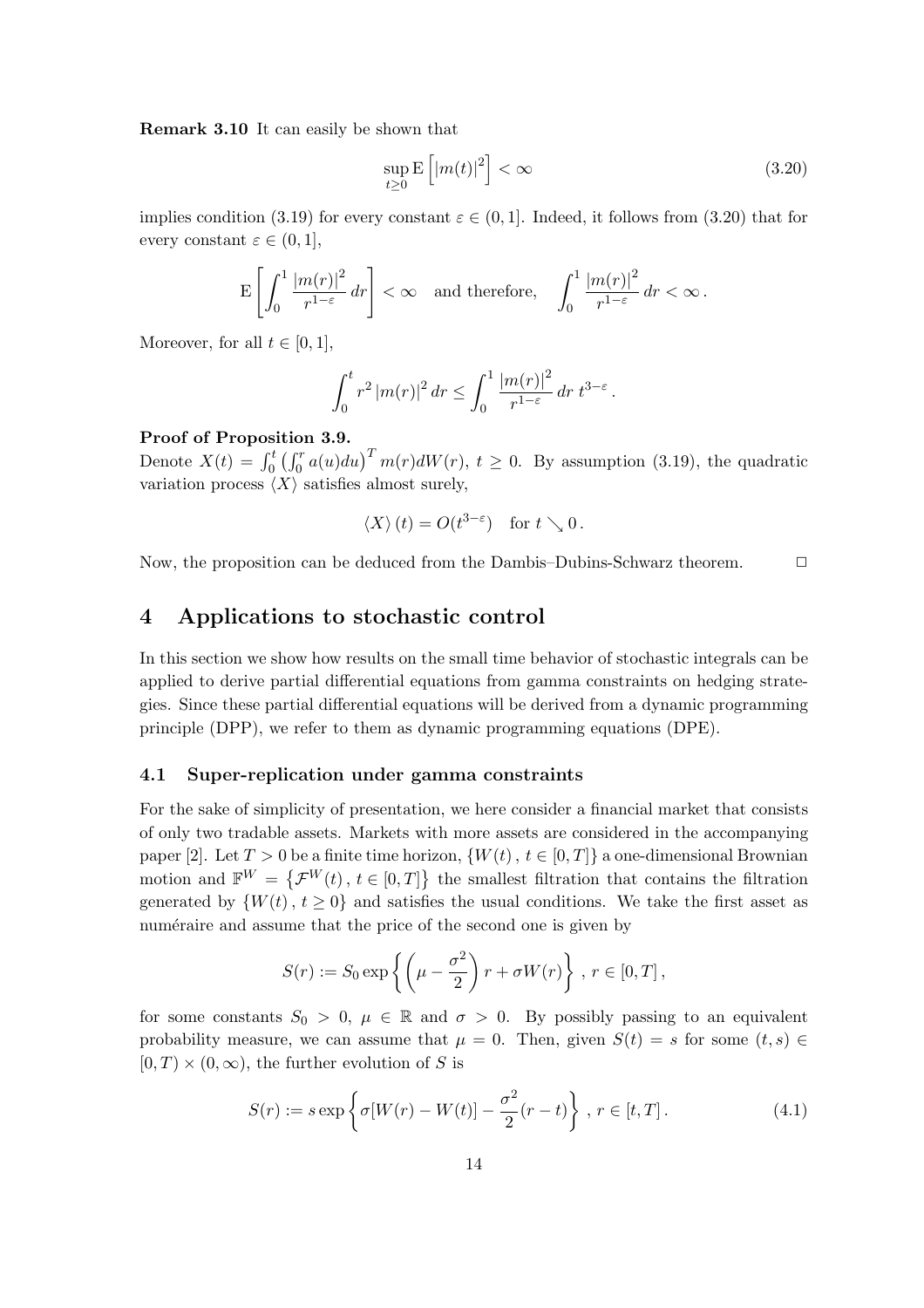A self-financing trading strategy that is only based on information coming from observations of the price  $\{S(r), r \in [0,T]\}$ , can be described by an  $\mathbb{F}^W$ -progressively measurable process  $\{Y(r), r \in [t, T]\}\$  that is integrable with respect to  $\{S(r), r \in [t, T]\}\$  and denotes the number of shares of the second asset held at any given time. Then, the wealth process is given by

$$
X(r) = X(t) + \int_{t}^{r} Y(u)dS(u), \, r \in [t, T], \tag{4.2}
$$

and the number of shares of the first asset held at time r is  $X(r) - Y(r)S(r)$ .

We consider a contingent claim with a time T pay-off given by  $q(S(T))$ , where  $q:(0,\infty) \to$  $[0, \infty)$  is a measurable function such that  $g(S(T)) \in L^1(P)$ . For the corresponding Black– Scholes hedging strategy  $\{Y^{\text{BS}}(r), r \in [t, T]\}$  we have,

$$
\mathbf{E}\left[g(S(T))|\mathcal{F}(t)\right] + \int_{t}^{T} Y^{\text{BS}}(r) dS(r) = g(S(T)),
$$

that is, starting with initial capital  $E[g(S(T))|\mathcal{F}(t)]$  at time t, the Black–Scholes strategy replicates the contingent claim. If one requires the hedging strategy to satisfy constraints other than conditions that exclude arbitrage opportunities, one cannot hope that the contingent claim is still replicable, but in many cases, it is possible to super-replicate it with finite initial wealth. A gamma constraint is a restriction on the variation of the hedging strategy due to changes in the underlying asset. To be able to express gamma constraints more explicitly, we require the process  $Y$  to be of the form

$$
Y(r) = y + \int_{t}^{r} \alpha(u) du + \int_{t}^{r} \gamma(u) dS(u), \ r \in [t, T], \qquad (4.3)
$$

for  $y \in \mathbb{R}$  and  $\alpha$ ,  $\gamma$  bounded,  $\mathbb{F}^W$ -progressively measurable processes. Then, a selffinancing trading strategy is determined by the starting value  $y$  and a pair of bounded,  $\mathbb{F}^W$ -progressively measurable processes  $\nu = (\alpha, \gamma)$ . By a gamma constraint we mean a restriction on the process  $\gamma$ . In the following we consider gamma constraints of the form:

$$
\Gamma_* \le S^2(r)\gamma(r) \le \Gamma^*, \ r \in [t, T], \tag{4.4}
$$

where  $\Gamma_* < \Gamma^*$  are two given constants. We call a control process  $\nu = (\alpha, \gamma)$  admissible if  $\alpha$  and  $\gamma$  are bounded,  $\overline{\mathbb{F}^W}$ -progressively measurable processes and  $\gamma$  satisfies the constraint  $(4.4).$ 

To emphasize the dependence on the initial data, we denote by  $(S_{t,s}, X_{t,s,x,y}^{\nu}, Y_{t,s,y}^{\nu})$  the processes given by (4.1), (4.2) and (4.3) corresponding to the admissible control  $\nu$  and processes given by (4.1), (4.2) and (4.3) corresponding to the admissible control  $\nu$  and<br>the initial data  $(S_{t,s}, X_{t,s,x,y}^{\nu}, Y_{t,s,y}^{\nu})$   $(t) = (s,x,y)$ . The collection of admissible controls ν is denoted by  $\mathcal{A}_{t,s}$ . From the boundedness of  $\alpha$  and  $\gamma$  it can be deduced that for all  $\nu \in A_{t,s}, \, \sup_{t \leq r \leq T} E \left[ \left\{ Y_{t,s,y}^{\nu}(r) S_{t,s}(r) \right\} \right]$  $\left|\frac{2}{3}\right|^2 < \infty$ , and therefore,  $X_{t,s,x,y}^{\nu}$  is a square-integrable martingale. In particular, admissible controls do not lead to arbitrage.

The problems

$$
w(t,s,y) := \inf \left\{ x \, : \, X_{t,s,x,y}^{\nu}(T) \ge g \left( S_{t,s}(T) \right) \text{ for some } \nu \in \mathcal{A} \right\}
$$
(4.5)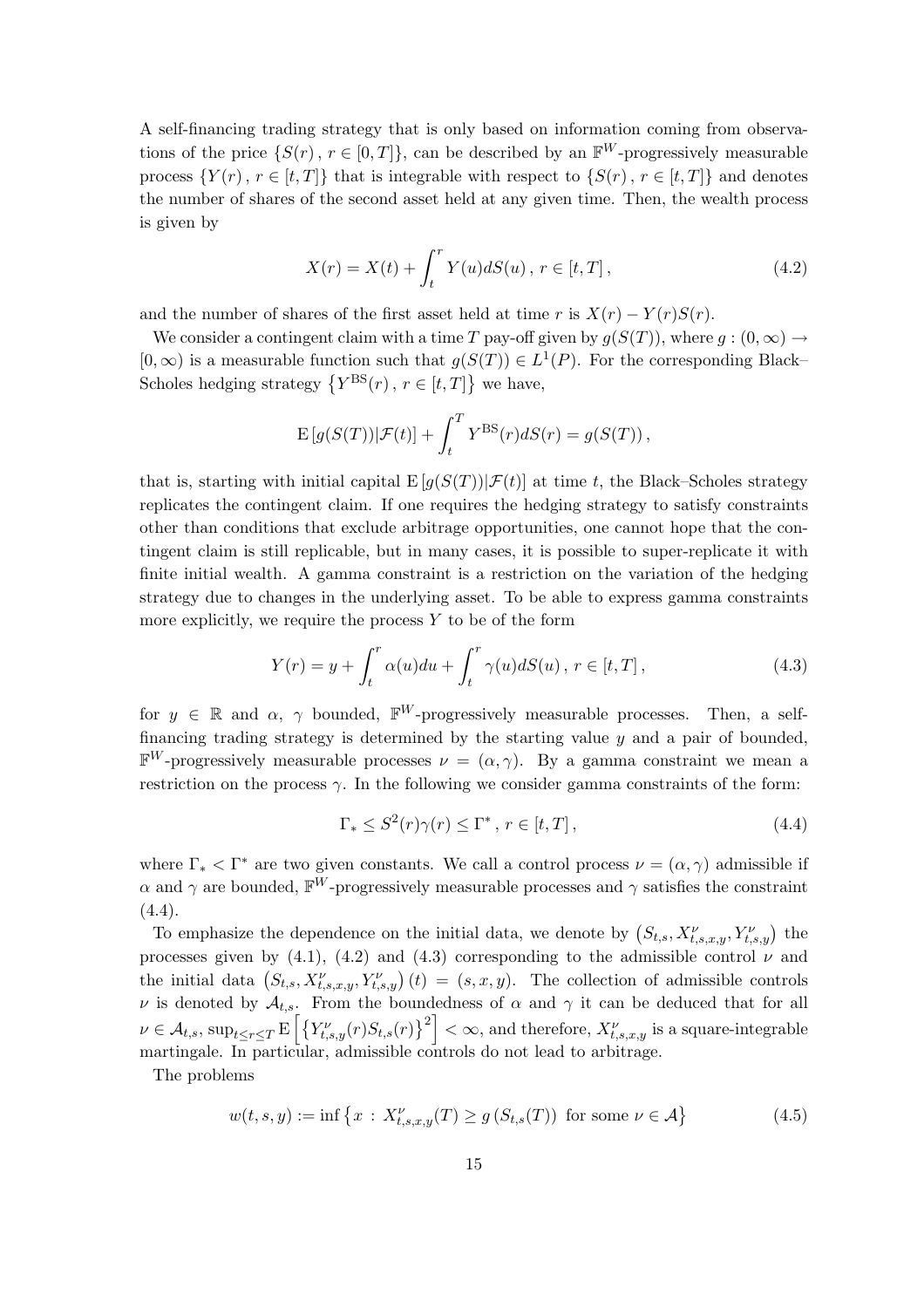and

$$
v(t,s) := \inf_{y \in \mathbb{R}} w(t,s,y)
$$
  
=  $\inf \{ x : X_{t,s,x,y}^{\nu}(T) \ge g(S_{t,s}(T)) \text{ for some } y \in \mathbb{R} \text{ and some } \nu \in \mathcal{A} \},$  (4.6)

can both be viewed as stochastic target problems. Problem (4.5) is very similar to the one treated in [7] and leads to the study of the small time behavior of single stochastic integrals. In problem (4.6), Y is no longer a state variable, and one is naturally led to an analysis of the small time behavior of double stochastic integrals.

In the next two subsections we derive DPE's for w and v. Our main objective is to show how one can find these DPE's and where results on the small time behavior of stochastic integrals are needed. To avoid the use of the theory of viscosity solutions and lengthy approximation arguments, we will make some strong assumptions along the way. In particular, we will assume that the infima in  $(4.5)$  and  $(4.6)$  are attained and the functions w and v are smooth. Also, we will only show that w and v are supersolutions of the corresponding DPE's. A more detailed discussion of the super-replication problem under gamma constraints and rigorous proofs without simplifying assumptions can be found in [2].

#### 4.2 DPE for the value function w

We derive the DPE for  $w$  in three steps.

Step 1: Dynamic programming principle. We assume that for each  $(t, s, y) \in [0, T) \times$  $(0, \infty) \times \mathbb{R}$ , there exists an admissible control  $\nu = (\alpha, \gamma)$  such that

$$
X_{t,s,x,y}^{\nu}(T) \ge g\left(S_{t,s}(T)\right), \text{ where } x = w(t,s,y).
$$

Let  $\tau$  be an  $\mathbb{F}^W$ -stopping time with values in  $(t, T]$ . For each  $\delta > 0$ , we define  $\tau_{\delta} := \tau \wedge (t + \delta)$ , Let *i* be an  $\mathbf{r}$  -stopping time with values in  $(t, I]$ . For each  $t > 0$ , we denote the and we set  $(\hat{s}, \hat{x}, \hat{y}) := (S_{t,s}, X_{t,s,x,y}^{\nu}, Y_{t,s,y}^{\nu}) (\tau_{\delta})$ . It can be deduced from

$$
X^\nu_{\tau_\delta,\hat{s},\hat{x},\hat{y}}(T) \ge g\left(S_{\tau_\delta,\hat{s}}(T)\right)
$$

that  $\hat{x} \geq w(\tau_{\delta}, \hat{s}, \hat{y})$ , that is,

$$
w(t,s,y) + \int_{t}^{\tau_{\delta}} Y_{t,s,y}^{\nu}(r) dS_{t,s}(r) \geq w\left(\tau_{\delta}, S_{t,s}(\tau_{\delta}), Y_{t,s,y}^{\nu}(\tau_{\delta})\right). \tag{4.7}
$$

Step 2: Application of Itô's lemma. We further assume that the value function w is smooth. Then, we can apply Itô's lemma in (4.7) to get for all  $\delta > 0$ :

$$
-\int_{t}^{\tau_{\delta}} \xi(r)dr - \int_{t}^{\tau_{\delta}} \psi(r)dS_{t,s}(r) \ge 0, \qquad (4.8)
$$

where

$$
\xi(r) := \mathcal{G}^{\nu} w(r \wedge \tau, S_{t,s}(r \wedge \tau), Y_{t,s,y}^{\nu}(r \wedge \tau)) ,
$$
  

$$
\psi(r) := (w_s + \gamma w_y) (r \wedge \tau, S_{t,s}(r \wedge \tau), Y_{t,s,y}^{\nu}(r \wedge \tau)) - Y_{t,s,y}^{\nu}(r \wedge \tau) ,
$$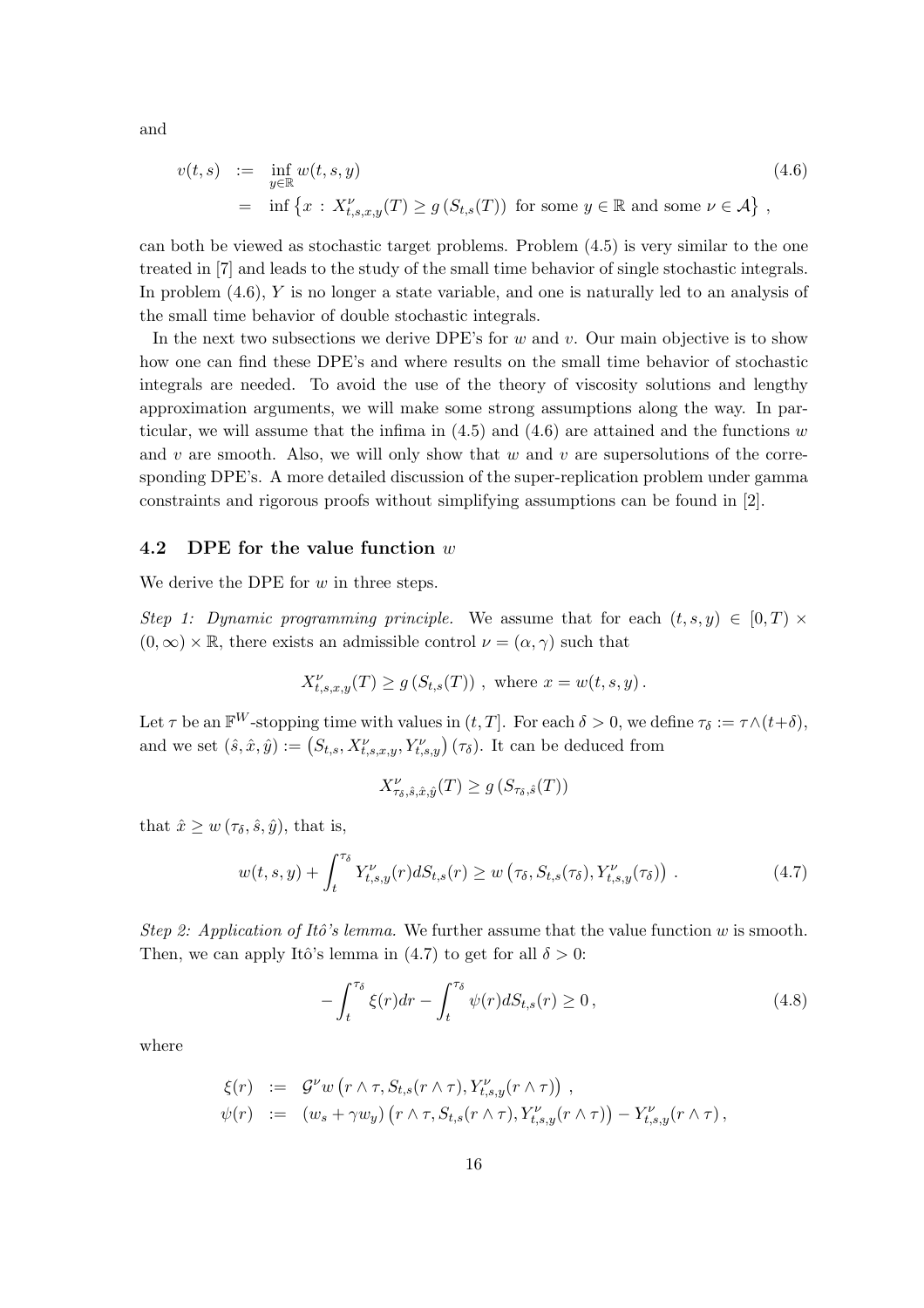and  $\mathcal{G}^{\nu}$  is the Dynkin operator associated to the two-dimensional process  $(S, Y^{\nu})$ :

$$
\mathcal{G}^{\nu}w(t,s,y) := w_t(t,s,y) + \alpha(t)w_y(t,s,y) \n+ \frac{1}{2}\sigma^2 s^2 w_{ss}(t,s,y) + \frac{1}{2}\gamma(t)^2 \sigma^2 s^2 w_{yy}(t,s,y) + \gamma(t) \sigma^2 s^2 w_{sy}(t,s,y).
$$
\n(4.9)

If we set

$$
\tau := \inf \left\{ r \ge t \, : \, |Y_{t,s,y}^{\nu}(r) - y| + |\log S_{t,s}(r) - \log s| > K \right\} \wedge T \, ,
$$

for some constant  $K > 0$ , then the processes  $\xi$  and  $\psi$  are bounded.

Step 3: Small time path behavior of single stochastic integrals. Since  $\xi$  is bounded, it follows from (4.8) that there exists a constant  $L > 0$  such that

$$
\int_t^r -\psi(u)dS_{t,s}(u) = \int_t^r -\psi(u)S_{t,s}(u)\sigma dW(u) \ge -L(r-t) \quad \text{for all } r \in [t, \tau]. \tag{4.10}
$$

By the Dambis–Dubins-Schwarz theorem, there exists a Brownian motion  $\{B(r), r \geq 0\}$ such that  $\overline{r}$  $\sqrt{r}$ 

$$
\int_t^r -\psi(u)dS_{t,s}(u) = B\left(\int_t^r \psi^2(u)S_{t,s}^2(u)\sigma^2 du\right), r \in [t,T].
$$

Hence, it follows from (4.10) and the law of the iterated logarithm for Brownian motion that for all  $\varepsilon, \delta > 0$ ,

 $P[|\psi(u)| \geq \varepsilon$  for all  $u \in [t, t + \delta]] = 0$ .

By the definition of  $\psi$  and the gamma constraint (4.4) on the process  $\gamma$ , this provides

$$
-S_{\Gamma}(-w_y(t,s,y)) \le s^2(y - w_s(t,s,y)) \le S_{\Gamma}(w_y(t,s,y)), \qquad (4.11)
$$

where  $S_{\Gamma}$  is the support function of the interval  $[\Gamma_*, \Gamma^*]$  defined by

$$
\mathsf{S}_{\Gamma}(u) := \sup_{\Gamma_* \leq c \leq \Gamma^*} u c, u \in \mathbb{R}.
$$

Since  $\psi$  is bounded, we can take expected values in (4.8) and divide by  $\delta$  to obtain

$$
\mathcal{E}\left[-\frac{1}{\delta}\int_t^{\tau_\delta}\xi(r)dr\right]\geq 0\,,
$$

which, in the limit  $\delta \rightarrow 0$ , implies that

$$
-\mathcal{G}w(t,s,y) := \sup \left\{ -\mathcal{G}^{(a,c)}w(t,s,y) \, : \, a \in \mathbb{R} \text{ and } \Gamma_* \le s^2 c \le \Gamma^* \right\} \ge 0, \tag{4.12}
$$

where  $\mathcal{G}^{(a,c)}$  is given by (4.9). Combining (4.11) and (4.12), we obtain

$$
G(s, y, w_t(t, s, y), Dw(t, s, y), D^2w(t, s, y)) :=
$$

 $\min \{-\mathcal{G}w(t,s,y) \; ; \; s^2y - [s^2w_s - \text{S}_{\Gamma}(-w_y)](t,s,y) \; ; \; -s^2y + [s^2w_s + \text{S}_{\Gamma}(w_y)](t,s,y) \}$  $\geq 0$ . With similar arguments to the ones used to show the subsolution property in [7], it can be proved that  $w$  is also a subsolution of the equation

$$
G(s, y, w_t(t, s, y), Dw(t, s, y), D^2w(t, s, y)) = 0.
$$
\n(4.13)

We omit this proof because it has nothing to do with the small time behavior of stochastic integrals.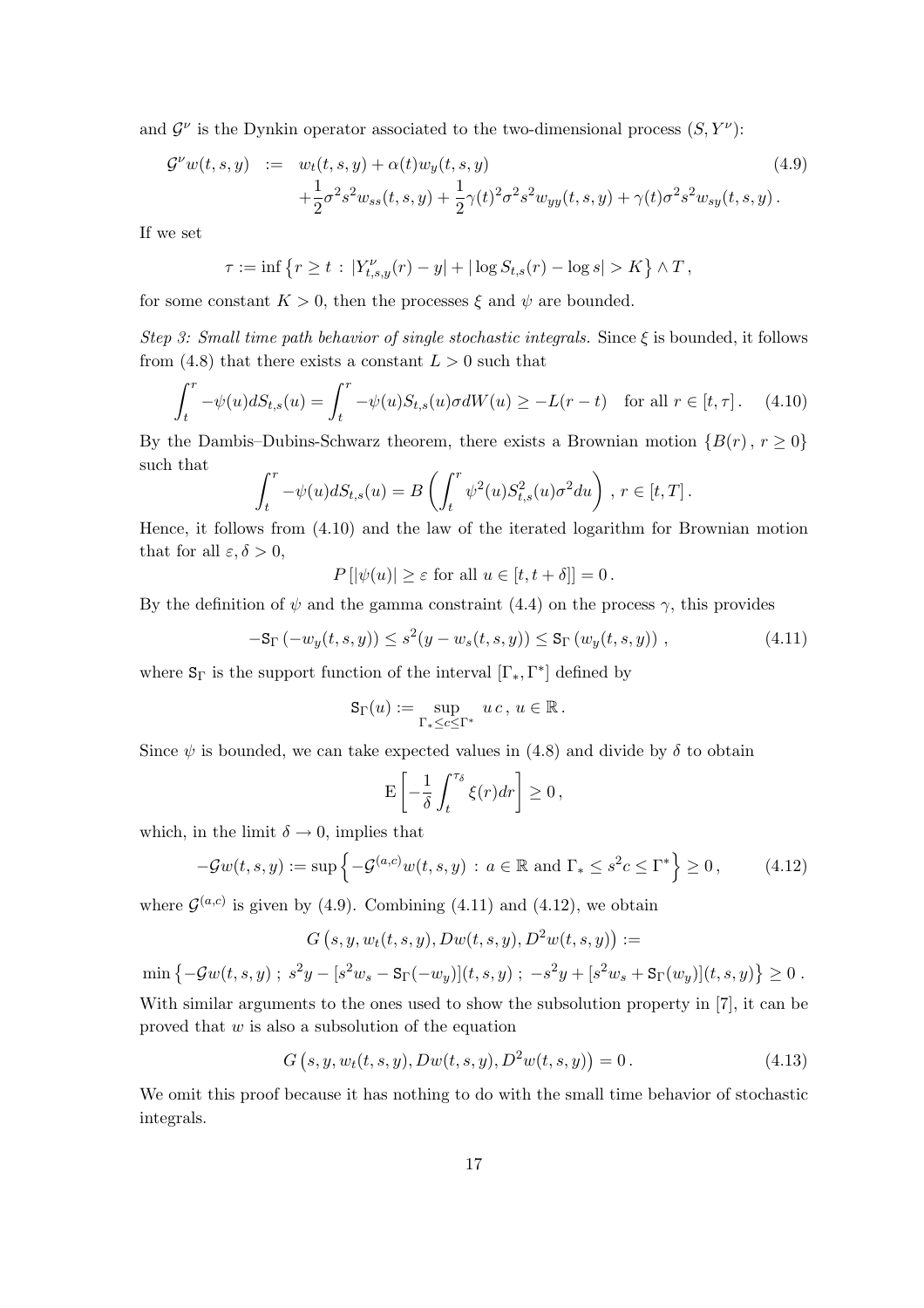### 4.3 DPE for the value function  $v$

For the derivation of the DPE for  $v$  we have to restrict the control processes further by requiring that  $\gamma$  is right-continuous and for all  $t \in [0, T]$ , there exists an  $\varepsilon > 0$  such that almost surely,

$$
\int_0^r |\gamma(u+t) - \gamma(t)|^2 du = O(r^{1+\varepsilon}) \quad \text{for } r \searrow 0.
$$
 (4.14)

Again, we proceed in three steps.

Step 1: Dynamic programming. We assume that for each  $(t, s) \in [0, T) \times (0, \infty)$ , there is an admissible control  $(y, \nu) = (y, \alpha, \gamma)$  such that

$$
X_{t,s,x,y}^{\nu}(T) \ge g\left(S_{t,s}(T)\right) , \text{ where } x = v(t,s) ,
$$

For a  $(t, T]$ -valued  $\mathbb{F}^W$ -stopping time  $\tau$  and  $\delta > 0$ , we set  $\tau_{\delta} := \tau \wedge (t + \delta)$ . As in Subsection 4.2, it can be shown that

$$
v(t,s) + \int_{t}^{\tau_{\delta}} Y_{t,s,y}^{\nu}(r) dS_{t,s}(r) \ge v(\tau_{\delta}, S_{t,s}(\tau_{\delta})) . \tag{4.15}
$$

Step 2: Application of Itô's lemma. Again, we assume that the value function v is smooth. Then, we can twice apply Itô's lemma in (4.15) to get for all  $\delta > 0$ :

$$
-\int_{t}^{\tau_{\delta}} \xi(r)dr - \int_{t}^{\tau_{\delta}} \left\{ \zeta + \int_{t}^{r} \phi(u)du + \int_{t}^{r} \psi(u)dS_{t,s}(u) \right\} dS_{t,s}(r) \ge 0, \tag{4.16}
$$

where

$$
\xi(r) := \mathcal{L}v(r \wedge \tau, S_{t,s}(r \wedge \tau)),
$$
  
\n
$$
\zeta := v_s(t,s) - y,
$$
  
\n
$$
\phi(r) := \mathcal{L}v_s(r \wedge \tau, S_{t,s}(r \wedge \tau)) - \alpha(r),
$$
  
\n
$$
\psi(r) := v_{ss}(r \wedge \tau, S_{t,s}(r \wedge \tau)) - \gamma(r),
$$

and  $\mathcal L$  is the Dynkin operator associated to the process  $S$ :

$$
\mathcal{L}v(t,s) := v_t(t,s) + \frac{1}{2}\sigma^2 s^2 v_{ss}(t,s) .
$$

If we set

$$
\tau := \inf \{ r \ge t : |\log S_{t,s}(r) - \log s| > K \},
$$

for some constant  $K > 0$ , then the processes  $\xi$ ,  $\phi$  and  $\psi$  are bounded.

Step 3: Small time path behavior of double stochastic integrals. It follows from the boundedness of  $\xi$  that there exists a constant  $C_1 > 0$  such that for all  $\delta > 0$ ,

$$
|\int_{t}^{\tau_{\delta}} \xi(r) dr| \le C_1 \delta. \tag{4.17}
$$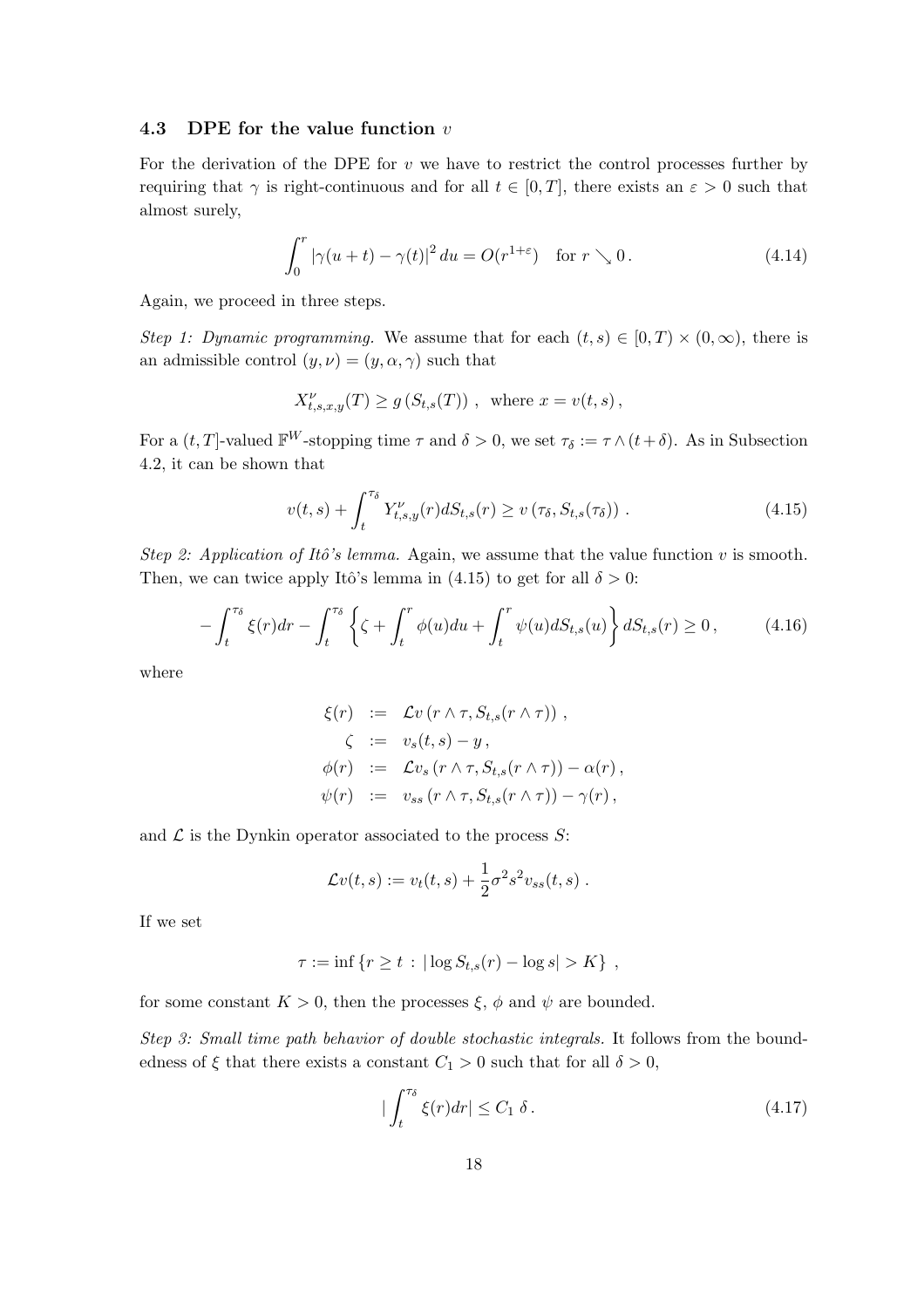From the boundedness of  $\phi$  and Proposition 3.9 it can be deduced that

$$
\lim_{\delta \searrow 0} \frac{1}{\delta} \Big| \int_t^{\tau_\delta} \int_t^r \phi(u) du dS_{t,s}(r) \Big| = \lim_{\delta \searrow 0} \frac{1}{\delta} \Big| \int_t^{t+\delta} \int_t^r \phi(u) du S_{t,s}(r) \sigma dW(r) \Big| = 0. \tag{4.18}
$$

Furthermore, since almost all paths of  $S_{t,s}$  are Hölder-continuous of order 1/3, it follows from Corollary 3.7 a) that

$$
\limsup_{\delta \searrow 0} \frac{1}{h(\delta)} \left| \int_t^{\tau_{\delta}} \int_t^r \psi(u) dS_{t,s}(u) dS_{t,s}(r) \right|
$$
\n
$$
= \limsup_{\delta \searrow 0} \frac{1}{h(\delta)} \left| \int_t^{t+\delta} \int_t^r \psi(u) S_{t,s}(u) \sigma dW(u) S_{t,s}(r) \sigma dW(r) \right| < \infty.
$$
\n(4.19)

It can be seen from  $(4.16)$  together with  $(4.17)$ ,  $(4.18)$  and  $(4.19)$  that

$$
\limsup_{\delta \searrow 0} \frac{1}{\sqrt{h(\delta)}} \int_t^{\tau_{\delta}} \zeta dS_{t,s}(r) \leq 0,
$$

from which it can be derived by the Dambis–Dubins-Schwarz theorem and the law of the iterated logarithm for Brownian motion that  $\zeta = 0$ . Therefore, (4.16), (4.17) and (4.18) imply that

$$
\limsup_{\delta \searrow 0} \frac{1}{h(\delta)} \int_t^{\tau_{\delta}} \int_t^r \psi(u) dS_{t,s}(u) dS_{t,s}(r) \leq 0. \tag{4.20}
$$

Since  $\psi$  is right-continuous, it follows from (4.20) and Corollary 3.7 b) that  $\psi(t) \leq 0$ . Note that by the definition of  $\psi$  and the gamma constraint (4.4),

$$
\Gamma_* \le s^2(v_{ss}(t,s) - \psi(t)) \le \Gamma^* \,. \tag{4.21}
$$

By the boundedness and continuity of  $\xi$ , we obtain from (4.16) and (4.18) that

$$
\xi(t) \le \liminf_{\delta \searrow 0} \frac{1}{\delta} \int_t^{\tau_\delta} \int_t^r -\psi(u) dS_{t,s}(u) dS_{t,s}(r). \tag{4.22}
$$

Since v is smooth, the process  $v_{ss}(r, S_{t,s}(r))$  is almost surely locally Hölder-continuous of order 1/3. Hence, since  $\gamma$  satisfies (4.14), the process  $\psi$  satisfies (4.14) as well. Therefore, we can apply Corollary 3.8 a) to conclude that

$$
\liminf_{\delta \searrow 0} \frac{1}{\delta} \int_{t}^{\tau_{\delta}} \int_{t}^{r} -\psi(u) dS_{t,s}(u) dS_{t,s}(r)
$$
\n
$$
= \liminf_{\delta \searrow 0} \frac{1}{\delta} \int_{t}^{t+\delta} \int_{t}^{r} -\psi(u) S_{t,s}(u) \sigma dW(u) S_{t,s}(r) \sigma dW(r)
$$
\n
$$
= \frac{1}{2} \sigma^{2} s^{2} \psi(t),
$$

which together with  $(4.22)$  shows that

$$
\xi(t) \leq \frac{1}{2}\sigma^2 s^2 \psi(t) \,,
$$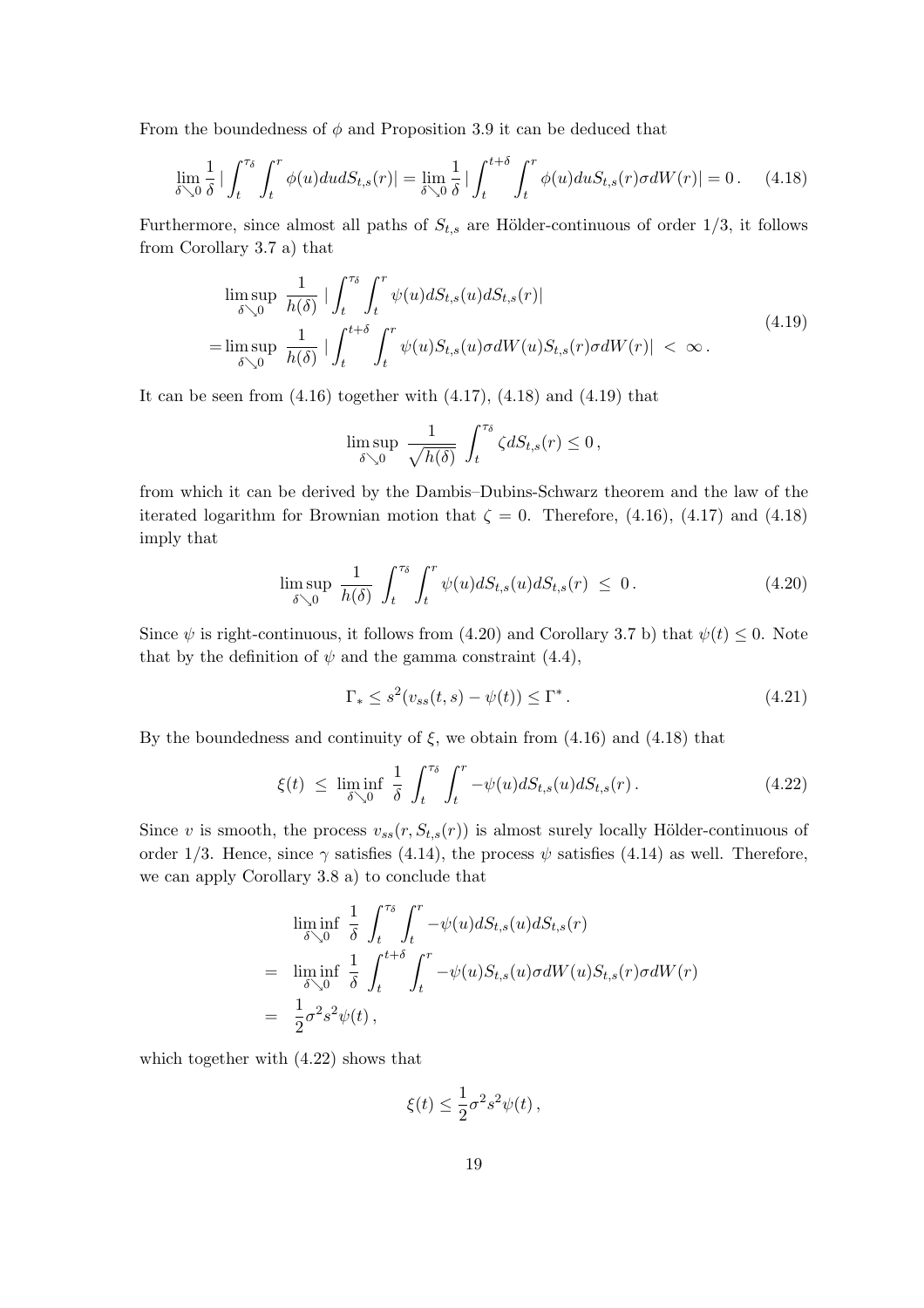that is,

$$
-v_t(t,s) - \frac{1}{2}\sigma^2 s^2 (v_{ss}(t,s) - \psi(t)) \geq 0.
$$
 (4.23)

Combined, (4.21) and (4.23) yield the following:

$$
\hat{F}\left(v_t(t,s), s^2v_{ss}(t,s)\right) := \sup_{\beta \geq 0} F\left(v_t(t,s), s^2v_{ss}(t,s) + \beta\right) \geq 0,
$$

where

$$
F(p, A) := \min \left\{ -p - \frac{1}{2} \sigma^2 A \, ; \, \Gamma^* - A \, ; \, A - \Gamma_* \right\} \, .
$$

In [2] it is proved under weaker assumptions and with more general control processes that the value function  $v$  is a viscosity solution of the equation

$$
\hat{F}\left(v_t(t,s), s^2v_{ss}(t,s)\right) = 0.
$$
\n(4.24)

## 4.4 Discussion of the assumptions and related literature

Using approximation arguments, it can be shown that  $w$  is a viscosity solution of the DPE (4.13) without the assumption that it is always a minimum and smooth (see [7] for more details). Under additional continuity conditions on  $\gamma$  it can also be shown that v is a viscosity supersolution of the DPE (4.24) without assuming that it is always a minimum and smooth. For instance, with the arguments of Section 5 of [2] it can be shown without assumptions on v that it is a viscosity supersolution of (4.24) if  $\gamma$  is required to be of the form

$$
\gamma(r) = z + \int_t^r \gamma^1(u) du + \int_t^r \gamma^2(u) dW(u), \quad r \in [t, T], \qquad (4.25)
$$

for  $z \in \mathbb{R}$  and  $\gamma^1, \gamma^2$  progressively measurable processes, and suitable boundedness conditions are satisfied. It is an open problem whether the supersolution property of  $v$  can be shown without continuity assumptions on  $\gamma$  like (4.25) or (4.14). Another open problem is whether the value function v corresponding to trading strategies of the form (4.3) with  $\gamma$ of the form (4.25) is also a subsolution of (4.24).

However, assume that g is continuous and let  $v^{BS}(t,s) = E[g(S_{t,s}(T))]$  be the Black-Scholes price of  $g(S_{t,s}(T))$ . Then it follows from the comparison result, Proposition 3.9, in [2] that  $v \ge v^{\text{BS}}$  on  $[0, T) \times (0, \infty)$ , and  $v > v^{\text{BS}}$  on  $[0, T) \times (0, \infty)$  whenever the function  $g(s) + \Gamma^* \log s$  is not concave. On the other hand, without boundedness assumptions on the process  $\alpha$  in (4.3), it follows from Theorem 4.4 in [1] that  $v \leq v^{\text{BS}}$  on  $[0, T) \times (0, \infty)$ irrespective of the form of g.

To allow for a proof of a partial dynamic programming principle that is needed in the proof of the subsolution property of the value function, the control processes in [2] are also permitted to contain finitely many jumps. More precisely, the trading strategies in [2] are of the form

$$
Y(r) = \sum_{n=0}^{N-1} y^n \mathbf{1}_{\{\tau_n \le r < \tau_{n+1}\}} + \int_t^r \alpha(u) du + \int_t^r \gamma(u) dS_{t,s}(u) \,, \quad r \in [t, T] \,, \tag{4.26}
$$